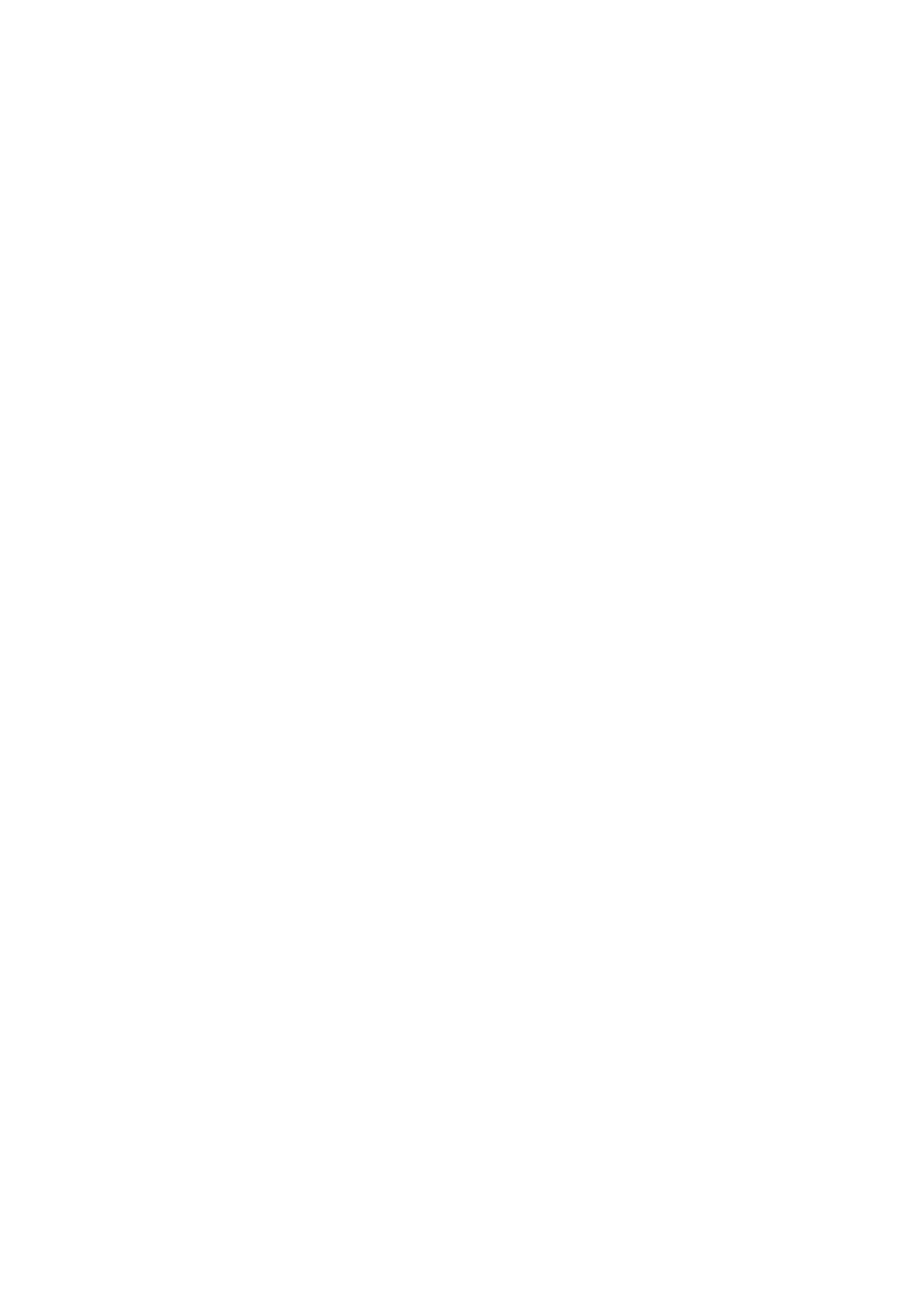# **Programme Guidelines for the Civil Society Fund**

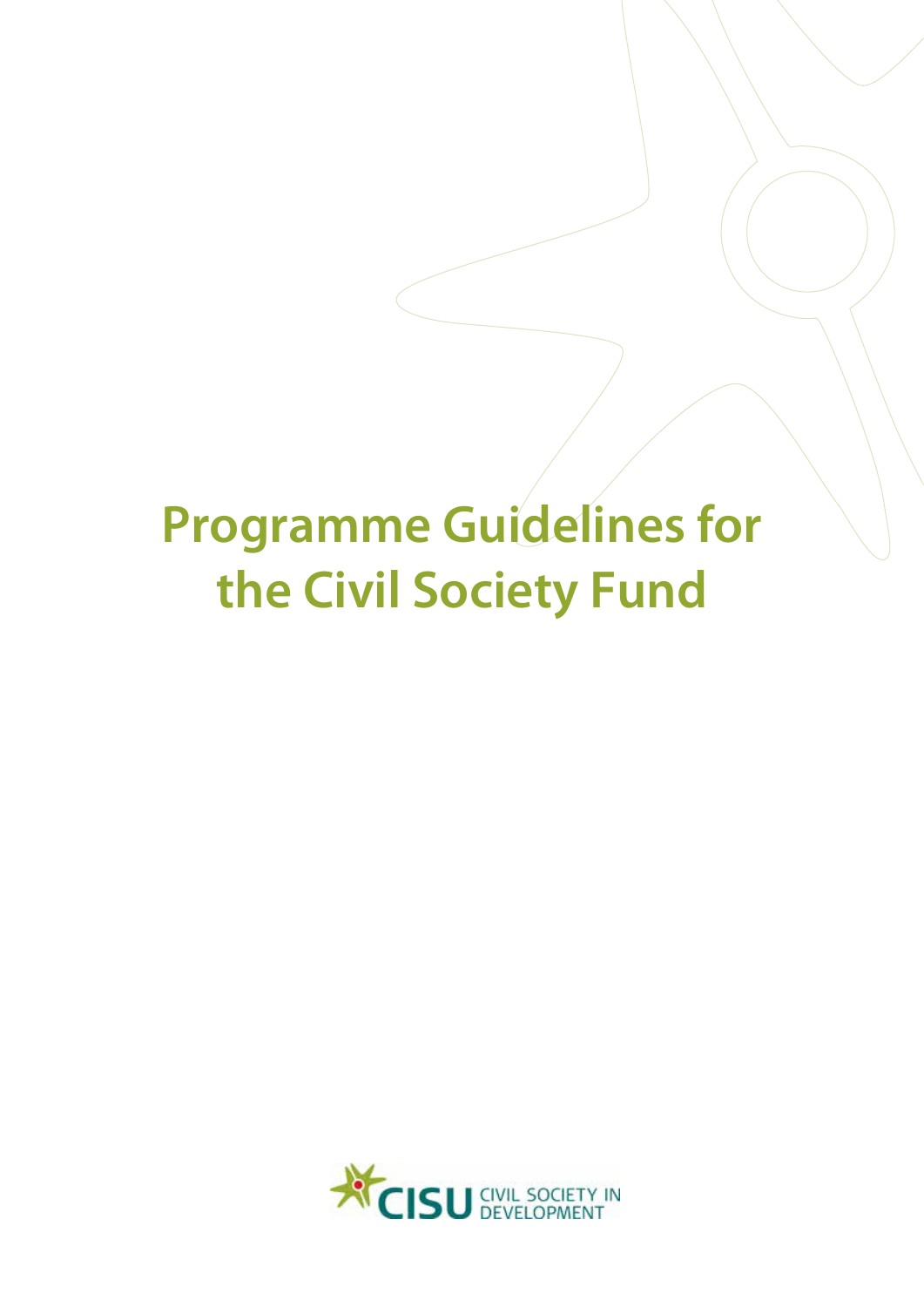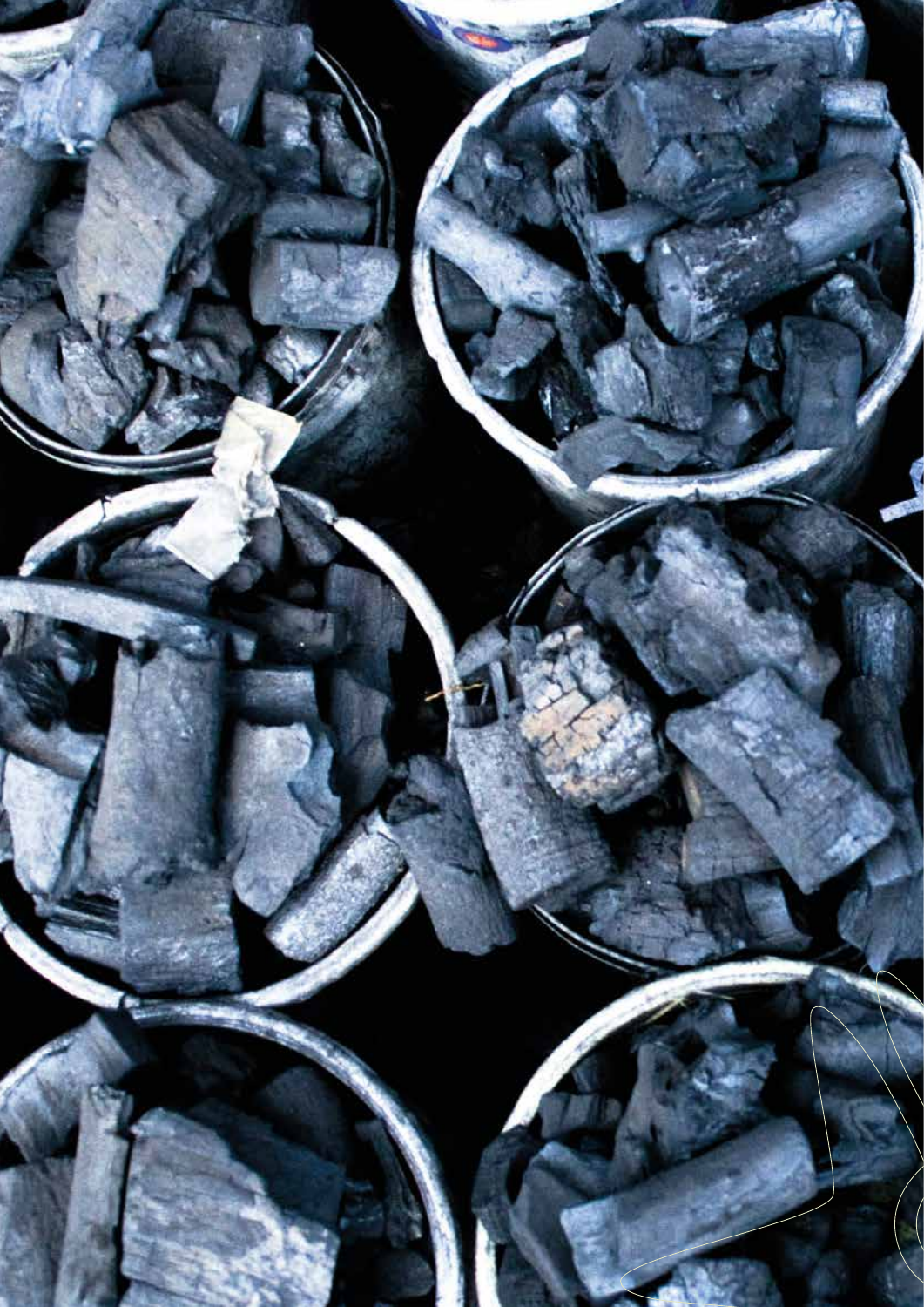## **CONTENTS**

| <b>START-UP AND INITIAL PROCESS TO ASSESS PROGRAMME ELIGIBILITY</b>         |  |
|-----------------------------------------------------------------------------|--|
|                                                                             |  |
|                                                                             |  |
| BUDGET FRAMEWORK, GRANT CEILINGS AND PRINCIPLES FOR COMPETITION FOR FUNDS17 |  |
|                                                                             |  |
|                                                                             |  |
|                                                                             |  |
|                                                                             |  |
|                                                                             |  |
|                                                                             |  |
|                                                                             |  |
|                                                                             |  |
|                                                                             |  |
|                                                                             |  |
|                                                                             |  |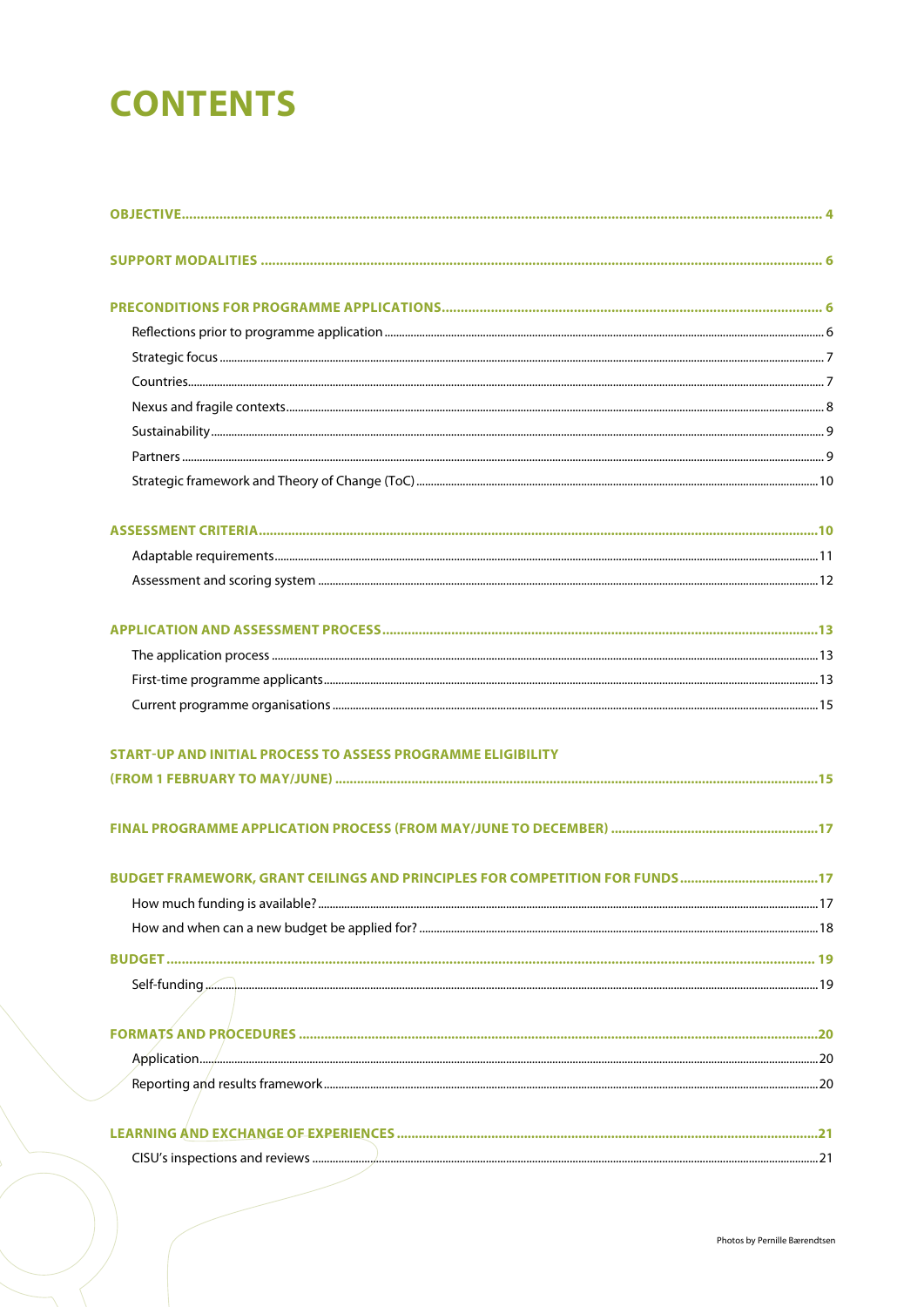## ▶ Amount: from DKK 3 million to 15 million per year (the maximum is set by **the Danish Ministry of Foreign Affairs).**

**Support for programmes is an option for organisations whose cooperation and projects with partners in developing countries has a track record of results and proven capacity to manage large grants. A programme grant expands an organisation's scope for engaging in focused, flexible and long-term partnerships. This serves to ensure a far-sighted strategic approach to development cooperation.**

## **OBJECTIVE**

Support for programmes should contribute to fulfilling the Civil Society Fund's overall purpose:

The Civil Society Fund supports cooperation between a multiplicity of actors in order to achieve:

- Sustainable improvements in poor people's living conditions, participation in society, fulfilment of rights and securing of equal opportunities.
- Strong, independent and diversified civil societies through interventions at all levels, from organising the community to cooperating globally.
- Strong popular participation and volunteering in Danish development cooperation in terms of Danes getting directly involved in development interventions and in the pursuit of the UN Sustainable Development Goals.

The objective of support for programmes is to assist the recipient Danish organisation and its partners in contributing constructively as active civil society actors in their respective contexts, drawing upon their proven professional capacity, while they make efforts towards greater financial sustainability by strengthening their financial capacity with diversified funding of activities and organisations.

This objective can be achieved through programme grants that pave the way for integrated interventions, leading to greater impact, more synergy effects and better cooperation with partners. Support for programmes is to be applied for by organisations whose work has a strategic focus (geographically, thematically and/or sector-wise) that makes it relevant to combine their activities, or parts thereof, into a single programme rather than carrying out a string of piecemeal projects.

Thus, a programme is expected to have a strategic focus that brings together an array of specific interventions within a shared framework. For instance, a geographical focus may entail better utilisation of knowledge built about special conditions in a particular country or in several countries of a certain region. This may concern the climate for organising civil society, or it can be an insight into the plight of particularly vulnerable and marginalised groups.

A thematic focus may aim to make the most of experiences and methods from special areas of intervention (e.g. mobilising rural workers or supporting and meeting the special educational needs of children with disabilities). This serves to improve activities, as it becomes easier to identify and use professional knowledge. Such a strategy may well be based on experiences and contacts accumulated in connection with previous individual project grants.

In terms of **[the Development Triangle](https://www.cisu.dk/temapapirer)**, this implies that a programme will often be strategically focussed towards 'organisational capacity' and 'advocacy'. Since the Danish organisations' local partners will typically have developed capacity to manage funds for projects and activities prior to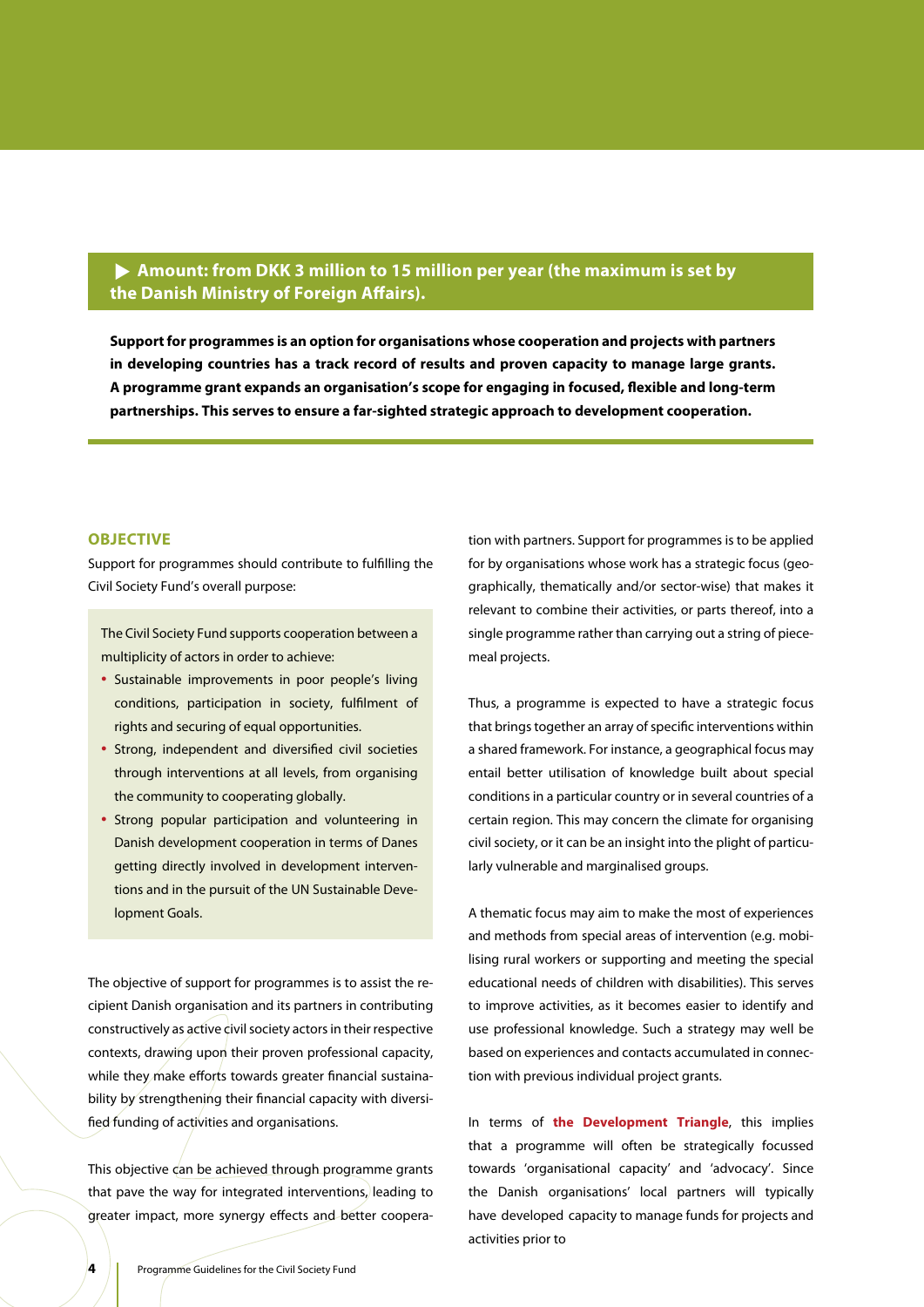the approval of programme grant, it is quite possible that they can rely increasingly on other sources of finance and initiatives for their strategic deliveries. In such circumstances, other donors may acknowledge and trust the capacity built earlier in the partnership.

A programme approach allows for greater attention to what can be called "the role as a catalyst", i.e. the Danish organisation's ability, when acting alongside partners from developing countries, to innovate and deepen the following:

- **Partnership relations**: enhancing the local partner's role in civil society and/or expanding its web of relations together with and in favour of other civil society actors. This might consist of developing new approaches to advocacy or social accountability, or of entering new national or international networking or forums, where relevant authorities (duty bearers) can be held to account for the issue being addressed. Rather than devoting the lion's share of partnership energy to day-to-day project implementation, attention can thus be gradually shifted to wards wider strategic subjects related to the role of civil society, as the partners have come to build mutual trust and understanding. A programme approach also makes it viable to work with a somewhat wider array of partners, some of which will have more experience and capacity, while others will take on a range of more fundamental tasks. A programme can enable dynamic learning across such a diversity of partners. CISU's **[thematic papers](https://www.cisu.dk/temapapirer)** elaborate on the development of partnerships.
- **New strategic approaches**: developing new strategic, professional and innovative approaches within the field of work. At this stage, both the Danish organisation and its local partners have acquired professional and practical experiences by virtue of their hands-on project work, and they have become capable of building upon this foundation to innovate their methods and continuously improve their programme endeavour.

The above sets out the expectations both to the Danish organisation and its partners. In addition, acting as a catalyst entails a series of more direct obligations for local partners, where a programme approach may, for instance:

- Boost partners' will and capacity to mobilise, build relations and cooperate with other actors in society around them. These can be fellow civil society organisations, businesses run for profit or with social aims, foundations, institutions, training centres, authorities etc.
- Strengthen partners' and other actors' capacity to take part in joint activities, campaigns, social movements, networking, alliances and virtual communities.
- Support partners in refining their strategic and organisational approach to getting involved in society around them.
- Carry out joint activities that promote citizen participation, mutual trust, popular mobilisation and engagement, as well as formation of new communities.
- Exchange knowledge, experience and learning with other actors.

Moreover, acting as a catalyst encompasses efforts to obtain complementary resources, including financial support. This applies both to the Danish organisation and to local partners around the world. The catalytic effects should help boost both the impact and the sustainability of the partnership and its activities. This also concerns partners' and other actors' capacity to carry on pursuing their goals and visions after an intervention to that effect has been completed. For example, they may have succeeded in entering into networking, forging alliances, building strong ties to authorities or receiving financial support elsewhere.

The approval of a programme grant is based on the Danish organisation and its partners having demonstrated, through their project work, that donor funds are clearly managed as per the signed agreements and the guidelines in force. Accordingly, a programme grant is an expression of trust that fundamental working procedures and management systems are in place, thus sending an important signal to other donors who might want to co-finance the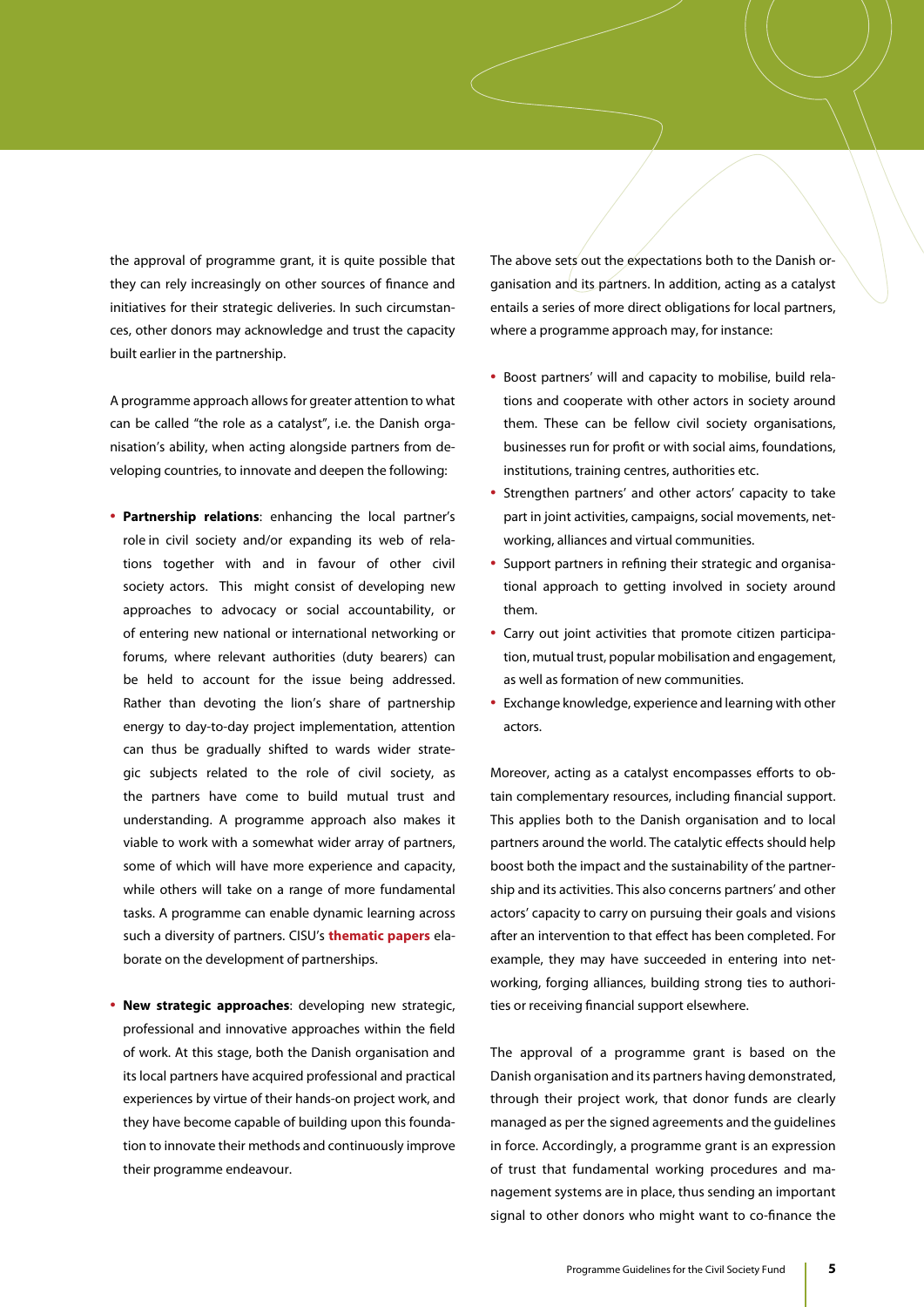development work of the applicant organisation and its partners. Likewise, a programme grant demonstrates that partners in the South have a proven track record of handling advocacy.

Thus, taking on a programme modality should contribute to the applicant organisation assuming greater responsibility for planning its own development work, developing its own solid professional foundation and forging strong partnerships. Similarly, the organisation in charge must establish the systems required to administer, monitor and report on the development interventions to be contained within the programme (see below under 'assessment criteria').

## **SUPPORT MODALITIES**

The ways in which programme support differs from project support include:

- PREDICTABILITY: Four-year strategic framework with annual funding commitments.
- FLEXIBILITY: Ample scope for adjusting the strategic approach and parts of the budget in response to changes in the context.

A programme does not per se imply a higher amount of funding from the Civil Society Fund, but the applicant organisation gets the opportunity to plan its combined cooperative undertakings with partners in a more focused manner, and to implement more flexibly, thanks to no longer being under the more stringent obligations derived from a series of project grants.

It is possible to apply for a programme either for the first time or as the continuation of an ongoing programme.

• **A first-time programme** is for organisations that have administered a sizable project portfolio for some years, largely with the same partners. Against the background of such experiences, it is possible to apply for a programme with a four-year horizon. The programme must be based on a Theory of Change that explains how the activities and partners involved are interconnected and synergistic. There is also a requirement for gradual phasein of a certain level of self-funding.

The **continuation of an ongoing programme** is for organisations that have a programme grant currently being implemented under the Civil Society Fund and wish to continue the programme, building upon the experiences gained. It is possible to apply for a fouryear extension of a programme based on a Theory of Change that enhances and refines the activities, as well as documentation that the required self-funding has been phased in, in addition to a plan for future selffunding.

## **PRECONDITIONS FOR PROGRAMME APPLICATIONS**

CISU's support for programmes forms part of the Civil Society Fund as a whole. Accordingly, applicants must live up to this fund's general requirements, those set out on pages 6-18 in **[Guidelines for the Civil Society Fund](https://www.cisu.dk/puljer/civilsamfundspuljen)**. In addition to those, the following preconditions apply in the case of programmes:

- An average of at least DKK 3 million in annual grants approved by the Civil Society Fund, or the equivalent, over the two full financial years preceding the application.
- Proven capacity to implement, monitor and manage project grants awarded by the Civil Society Fund, or the equivalent (see below about Track Record).
- An organisational plan for how to comply with the self- funding requirement.

If the conditions are met, it is possible to apply for a programme Capacity Assessment/Appraisal (CapApp).

## **Reflections prior to programme application**

A programme application will often follow the structure presented in the chart below. A string of different interventions must fit within a single overall framework with some clear and connecting goals. Sometimes they can be organised into a small number of outcomes, as illustrated in the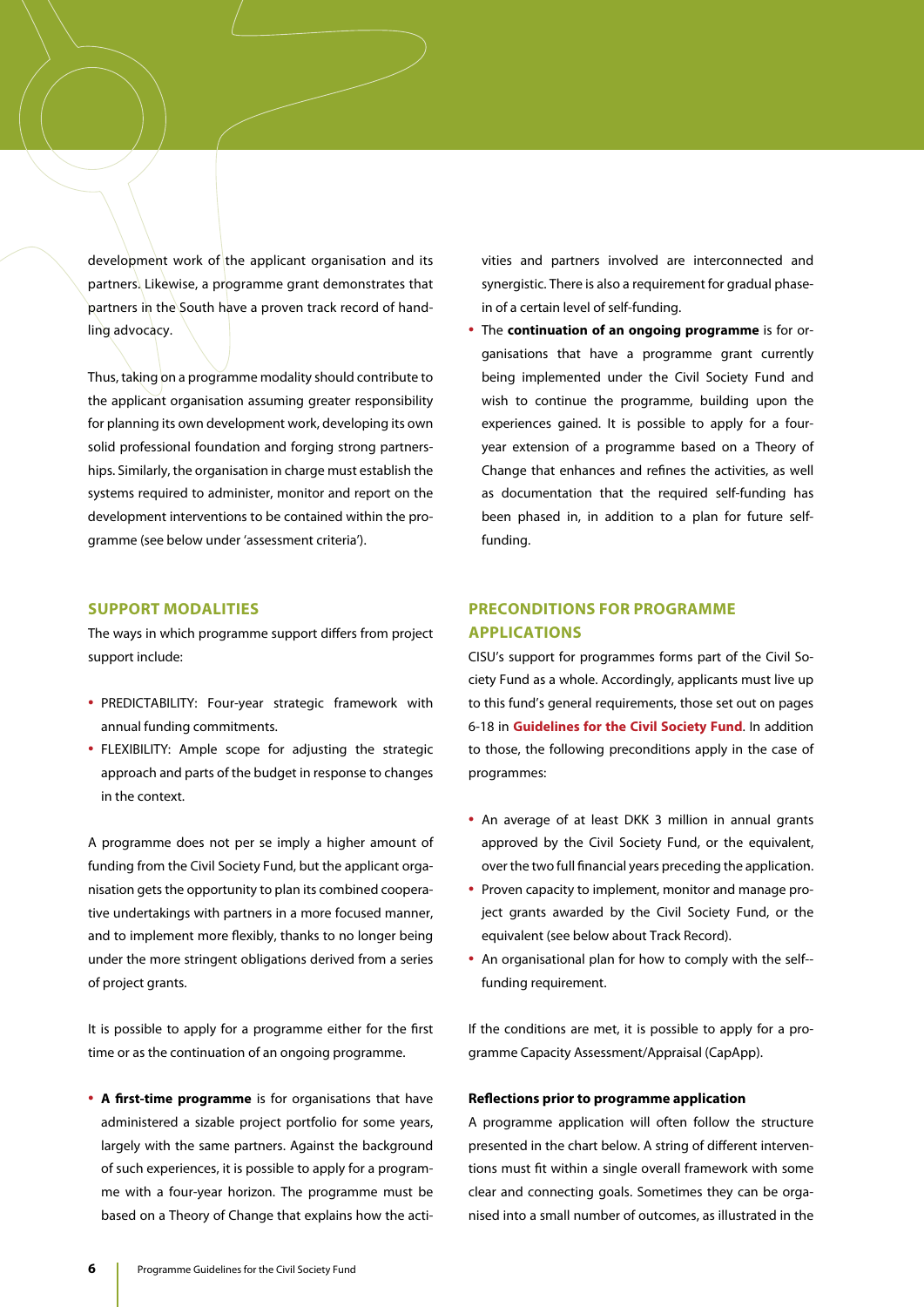

figure. What matters is that the applicant and partners invest efforts in mapping out and continuing to chart a meaningful overall course for their interventions.

## **Strategic focus**

Organisations that have thus far implemented a sequence of individual projects should consider whether there is a sufficiently strong common denominator that cuts across all of those. A programme application will typically contain a number of outcomes, and these will be expected to contribute clearly towards overall objectives that are pursued throughout the programme. Likewise, it must be evident how each of the participant partner organisations stand to gain professionally and strategically from the cooperation contained within the programme.

A clear strategic common denominator will make it easier to design meaningful indicators and a monitoring system, which – spanning the whole range of outcomes – can measure how the programme is advancing towards the defined objectives. Furthermore, a programme approach makes it possible to apply for global and/or thematic interventions, where local activities are complemented by wider efforts to ensure that the interests of the poor and marginalised are

championed in international forums. All programme partners are expected to be engaged at the overall programme level, though it must be acknowledged that partners differ in their strategic aims, geographical coverage and capacity. Accordingly, it is natural if they get involved to varying extents.

## **Countries**

A programme will often build upon existing experiences of partners and countries. This serves to ensure that the Danish organisation and its local partners can incorporate what they have learned from previous interventions, both as regards the country context and intervention methodologies. This is a good starting point for designing a more strategic approach, but it is not obligatory to carry on all ongoing partnerships and countries of cooperation in a programme setup. In some cases, it makes sense to invite new partners to join in to improve outreach to priority target groups and to unleash new dynamics by drawing on other experiences and methods.

New countries and/or partners can thus be included in the programme application if the applicant can demonstrate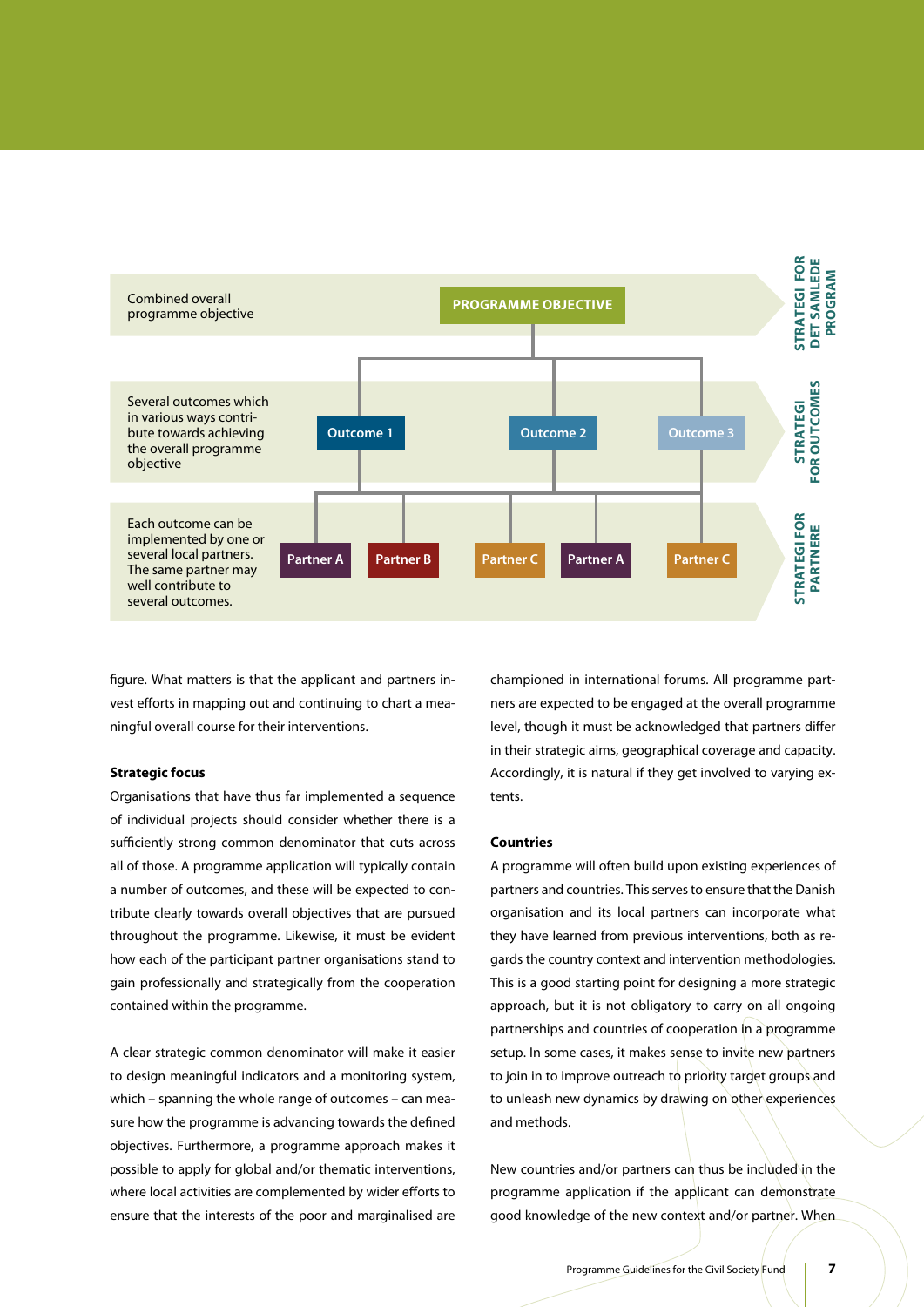breaking new ground in this manner, it is important to address the challenges regarding financial sustainability. If the share of spending on new countries/partners exceeds 25 percent of total programme costs, special justification is required. Examining whether such an expansion is warranted must feature as a subject in the Terms of Reference for the external consultancy to be conducted prior to the actual programme application, and the conclusion must have been in the affirmative.

The country context may be a major factor in choosing the local partner and in designing the implementation of interventions. It is essential that the application demonstrates thorough knowledge of local conditions for civil society organisations, and that the programme strategy/Theory of Change (ToC) stems from the reflections that have preceded the choice of areas of intervention in the country context at hand.

## **Nexus and fragile contexts**

The Civil Society Fund can support interventions taking place both in stable and in fragile contexts. Since there is a continuum rather than a clear-cut distinction between a stable and a fragile context, an applicant to the Civil Society Fund

may struggle to describe what the fragility consists of. The five dimensions indicated in the table below may serve to analyse and describe how fragility is manifested in various ways in a given context. It is possible to apply for support for all countries on the OECD/DAC's list of ODA recipients.

The **[Guidelines for the Civil Society Fund](https://www.cisu.dk/puljer/civilsamfundspuljen)** as well as the **[Thematic Paper on Nexus](www.cisu.dk/nexus)** elaborate on the special conditions that apply when taking the Nexus approach and conducting interventions in fragile contexts, including greater flexibility in the assessment of proposed interventions in fragile contexts, which is also explicitly stated under some of the assessment criteria, see **[Annex 1](https://www.cisu.dk/puljer/hent-formater-vejledninger-og-retningslinjer)**.

In the assessment of applications for programmes that aspire to work in fragile contexts, a significant area of scrutiny will be the applicant's capacity and the relevance of partner relations in view of the context at hand. This means that the applicant and partner organisations must be prepared to adjust their interventions to circumstances, which can change rapidly, and they need to be well-versed in ways of forging links between long-term development cooperation and more short-term humanitarian aid.

| <b>DIMENSIONS</b>                                    | <b>DESCRIPTION</b>                                                                                                                                                                  |
|------------------------------------------------------|-------------------------------------------------------------------------------------------------------------------------------------------------------------------------------------|
| <b>ECONOMIC FRAGILITY</b>                            | Encompasses vulnerability to economic risks, unemployment and unequal growth,<br>among other factors.                                                                               |
| <b>CLIMATE AND</b><br><b>ENVIRONMENTAL FRAGILITY</b> | Encompasses vulnerability to climate and environmental risks, including exposure<br>to natural disasters and consequences of climate change.                                        |
| <b>POLITICAL FRAGILITY</b>                           | Encompasses vulnerability associated with political conflict and oppression, including<br>risks related to political events and lack of participation in decision-making processes. |
| <b>SECURITY FRAGILITY</b>                            | Encompasses citizens' vulnerability to security risks, such as war, other armed conflict<br>and terror. It springs from social or political violence.                               |
| <b>SOCIAL FRAGILITY</b>                              | Encompasses vulnerability to risks affecting social cohesion. It springs from inequality<br>in society and limited access to human rights.                                          |

Read more about the dimensions of a fragile context on the **[OECD website on the Fragility Framework](http://www3.compareyourcountry.org/states-of-fragility/overview/0/)**. There is also a link to the OECD's website and further information on CISU's nexus approach at **www.cisu.dk/nexus**.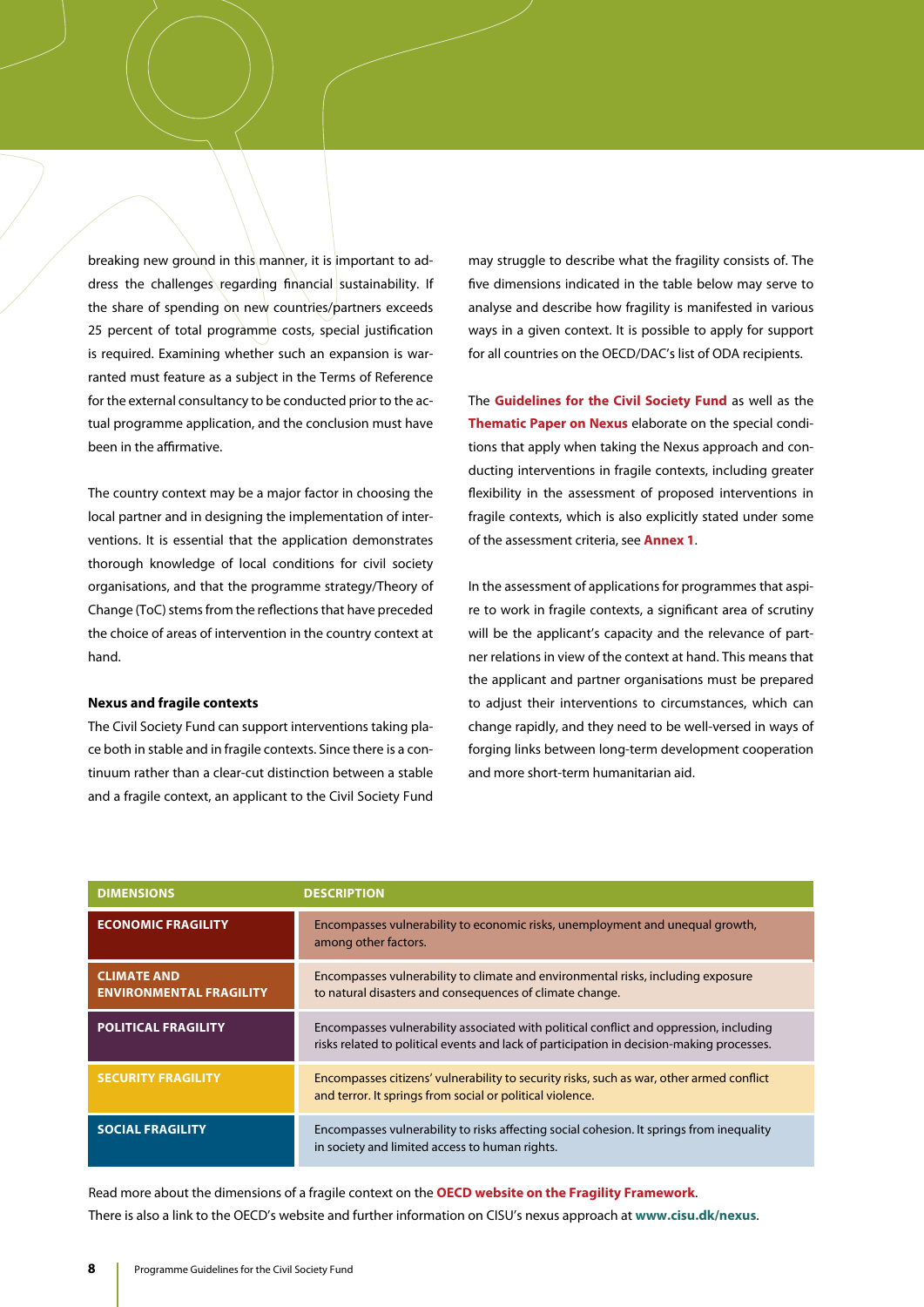

## **SUSTAINABILITY MODEL**

The ongoing Covid-19 pandemic may continue to exert major influences in the years to come. If this is considered in the analysis behind the programme design, the applicant may benefit from using the Nexus approach to describe how the pandemic affects the programme, and how the partners are capable of agile adaptation of their interventions to a context in flux.

#### **Sustainability**

Sustainability, defined as social justice and responsible climate and environmental conduct, is a cross-cutting issue within the Civil Society Fund. The Sustainability Model illustrates CISU's approach and how to work with sustainability at three levels.

The **[Guidelines for the Civil Society](https://www.cisu.dk/puljer/civilsamfundspuljen)** and **Thematic Paper on Sustainability** [details the special conditions in force re](https://www.cisu.dk/temapapirer)garding sustainability and how they substantiate the assessment criteria for social justice and responsible climate and environmental conduct.

#### **Partners**

The aspiration to take on a programme approach must start from the needs, capacities and interests expressed by partners. Compared to projects, a programme may entail changes in tasks and working modalities for local partners, which will often place greater emphasis on cooperation with other organisations and actors.

A programme will typically encompass an assortment of partner organisations, who will often have varying capacities and whose organisational structures and areas of intervention will diverge. It is important that partners see the programme approach as being clearly to their own benefit, and that cooperation modalities have been thought through and designed to take account of partners' differences, including how to settle disagreements and conflicts if they arise.

Unless the local partners have shared values and common interest in programme cooperation from the outset, there is a risk that their programme participation is primarily motivated by cooperation with the Danish organisation rather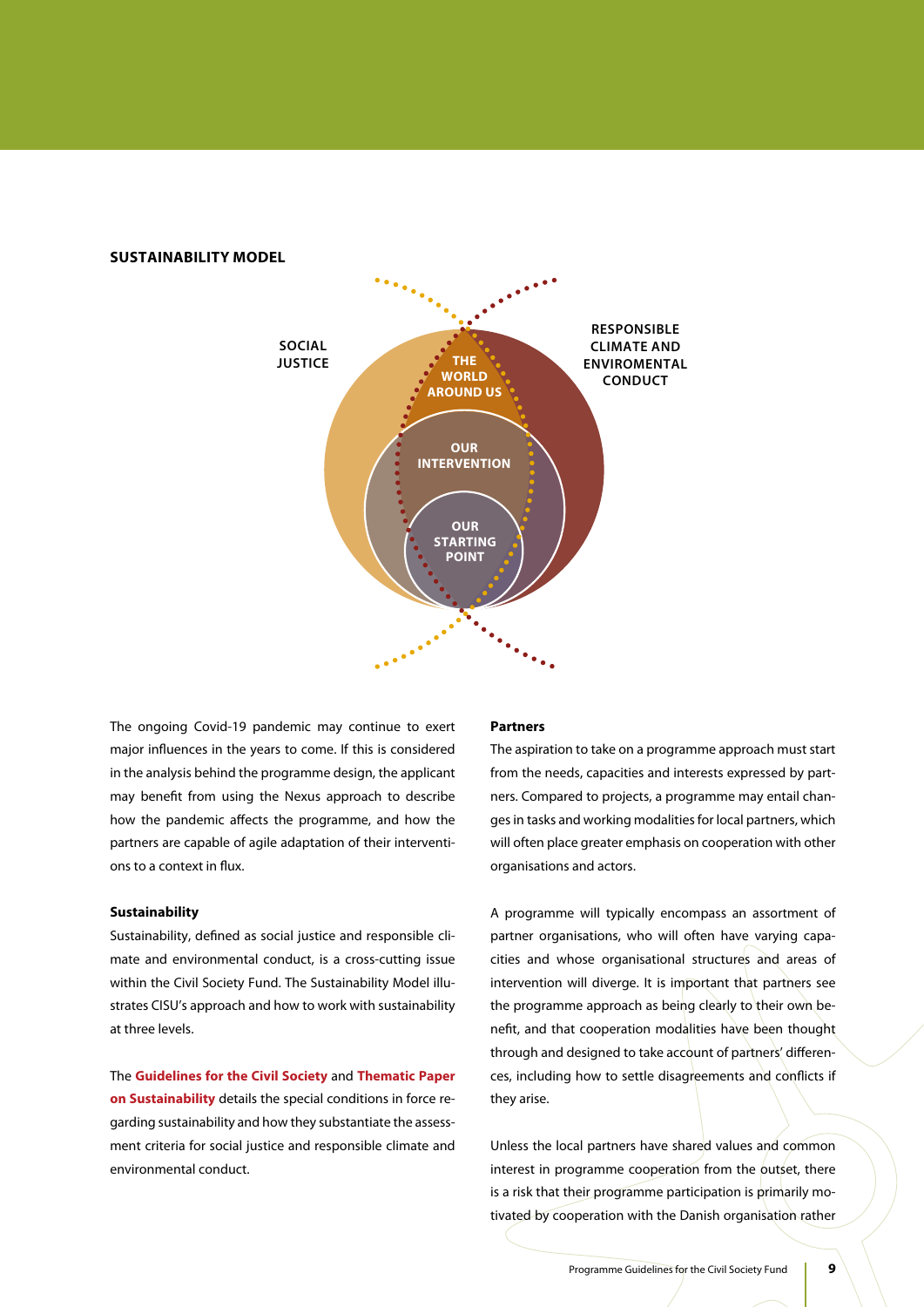than by forging closer and wider contacts to the other programme organisations. This could be detrimental to the programme's sustainability and chances of creating synergy.

This makes it important that programme partners have discussed and clarified each other's expectations, roles and responsibilities beforehand, so as to be able to confront challenges and obstacles, with partners rallying around a shared undertaking. All partners are expected to become engaged in the programme, each organisation with its unique contribution corresponding to its professional capacity and geographical coverage. Project-implementing organisations that consider applying for a programme grant have the option of applying for a minor project intervention along with their partners in order to prepare the programme strategy and how to work together across the programme.

All programme organisations and partners are required to have incorporated and implemented PSHEA (Protection against Sexual Harassment, Exploitation and Abuse) by 1 January 2024, including training and ensuring partner-level implementation, in order to prevent, expose and actively follow up any kind of sexual exploitation, abuse and/or harassment at all levels, both internally and externally. In addition, in the period until 1 January 2024, the Danish organisation is required to work actively to strengthen its own and its local partners' capacity as regards policy implementation and the required PSHEA mechanisms.

## **Strategic framework and Theory of Change (ToC)**

A programme involves an ambition to blaze new trails and try out more flexible methods regarding partnerships, strategy and funding. Compared to projects, a programme approach calls for placing greater emphasis on how partners cooperate and on how the different interventions are interconnected so that the various individual contributions carry greater weight in pursuit of the overall programme objectives.

To confirm that the scope and direction match the ambitions, and to ensure connectedness and understanding of the logic throughout, a programme application must set out a strategic framework in terms of a Theory of Change (ToC), see **[Annex 3 Guidance Note: Theory of Change and](https://www.cisu.dk/puljer/hent-formater-vejledninger-og-retningslinjer) Results Framework**. A ToC starts from a thorough context analysis and stakeholder analysis. It can be conceived as a way to map out the cause-and-effect chain on how activities are foreseen to create immediate outputs which, in turn, lead to long-term outcomes.

The Theory of Change must also clarify the roles of the various partners and stakeholders in each of the planned interventions. And it must be stated which resources (such as financial support and professional advice) are at stake in each area, also with a view to securing greater donor diversification for partners. Moreover, a Theory of Change can also help communicate the programme rationale to a wider audience.

A Theory of Change must be in place both for the overall programme and for its constituent components. CISU does not insist on any particular format for a Theory of Change but has drawn up the aforementioned Guidance Note (**[Annex 3](https://www.cisu.dk/puljer/hent-formater-vejledninger-og-retningslinjer)**) to provide an advisory framework for the application process. Regardless of how the programme's strategic framework is presented, CISU sets store on local partner organisations being involved and contributing to preparing it. It is important to explain how the Theory of Change can be periodically adjusted and updated in light of experiences gained and new reflections.

## **ASSESSMENT CRITERIA**

All programme applications will be assessed according to the same criteria, albeit with some variations for first-time applicants. The criteria revolve around three main areas, each of which has a professional focus. These are derived from CISU's criteria for development interventions and elements from the Danish Ministry of Foreign Affairs' criteria for "Strategic Partnerships".

Accordingly, they are, on the one hand, an extension of the criteria that first-time programme applicants will already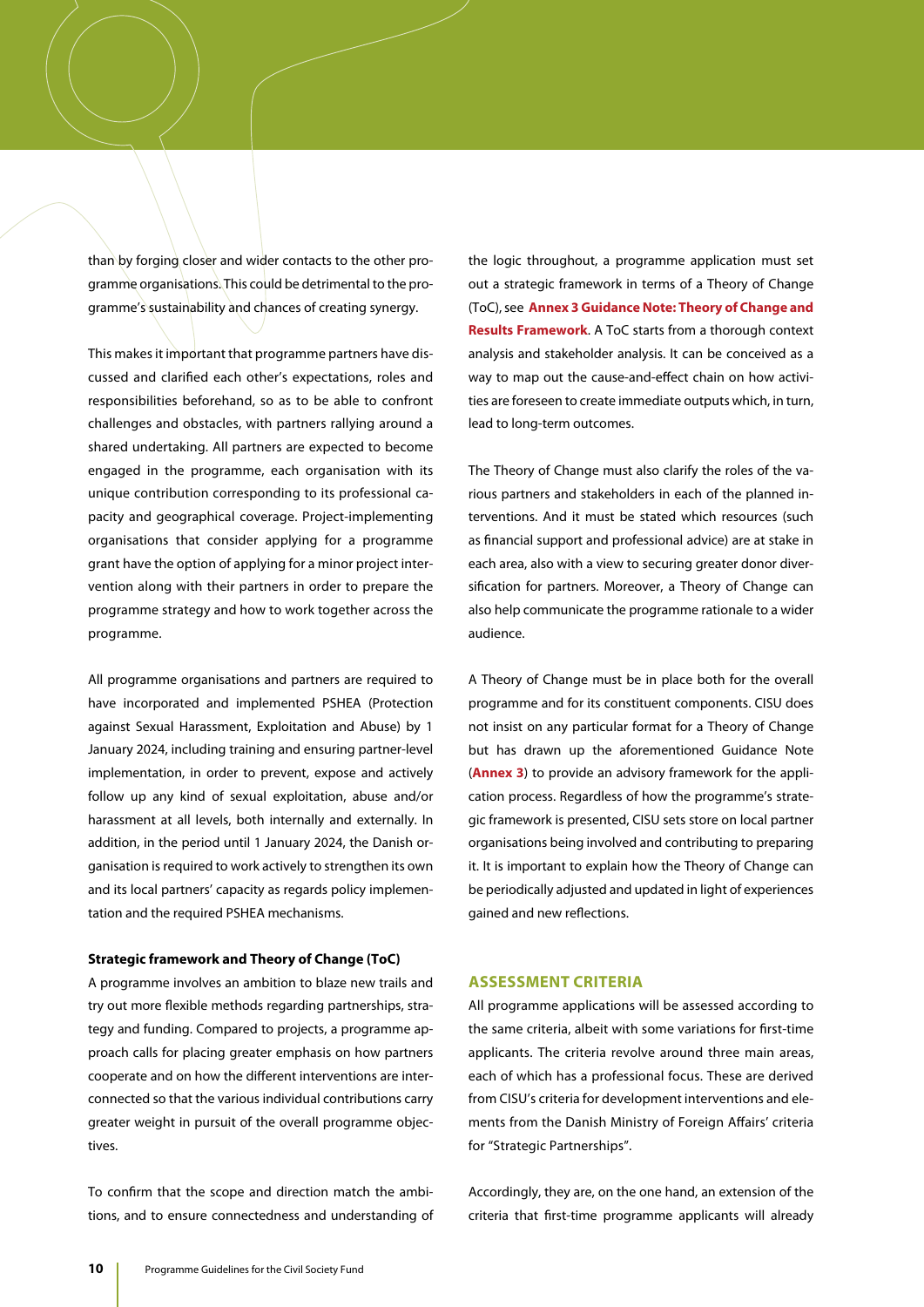| <b>AREA</b>                | <b>PROFESSIONAL FOCUS</b>                                                                                                                                                                                                                                                                                                                                                                                                                                                                                                                                                                                                                                                                                                                                                                                                                        |
|----------------------------|--------------------------------------------------------------------------------------------------------------------------------------------------------------------------------------------------------------------------------------------------------------------------------------------------------------------------------------------------------------------------------------------------------------------------------------------------------------------------------------------------------------------------------------------------------------------------------------------------------------------------------------------------------------------------------------------------------------------------------------------------------------------------------------------------------------------------------------------------|
| <b>Strategic relevance</b> | Why is this programme relevant to civil society?<br>The strategic relevance criterion looks at what a programme wishes to achieve and how this is<br>strategically relevant to civil society in the contexts of intervention. This includes how the pro-<br>gramme relates to relevant UN Sustainable Development Goals (SDGs). A key factor is how the<br>work is embedded within relevant local partner organisations and/or networks capable of sustai-<br>ning the results achieved.                                                                                                                                                                                                                                                                                                                                                         |
| <b>Capacity</b>            | What is the applicant capable of already?<br>The professional focus in the area of capacity is on the Danish organisation's competencies, roots<br>in the population, practices and systems, learning and innovation, as well as the experiences, ca-<br>pacities and resources of participant partners and other possible actors. This also means looking<br>at the results achieved thus far, either in previous projects or during a preceding programme<br>phase.                                                                                                                                                                                                                                                                                                                                                                            |
| Programme approach         | How will the programme be implemented?<br>This involves a more specific examination of how the programme is to be implemented, and on<br>the extent to which the planned interventions will, in the aggregate upon completion, lead to<br>synergies and greater scope for working with topics and issues related to the Theory of Change.<br>At the centre of attention is the strategy, including how the programme addresses the SDG agen-<br>da taking a rights-based approach, for example, by applying the Development Triangle and su-<br>stainability model to the areas of intervention and to the defined long-term objectives. Moreover,<br>the programme design is assessed as regards the composition of the target group, monitoring<br>setup, risk management, innovation, cost-efficiency and programme-related information work. |

The assessment criteria and explanatory notes for each criterion are available in **[Annex 1](https://www.cisu.dk/puljer/hent-formater-vejledninger-og-retningslinjer)**.

know in relation to project grants, and, on the other, designed so as to match the Danish Ministry of Foreign Affairs' criteria for a Strategic Partnership, which is of interest to those who, over time, want to become eligible for this support modality provided by the ministry.

## **Adaptable requirements**

The principle of assessing applications as a whole, which applies to other support modalities under the Civil Society Fund, will also be in force for programme proposals. Adaptable requirements imply that the assessment will take account of the intervention's financial scale, the capacity of the applicant organisation, local partners and other actors, as well as the applicant's track record of previous grants from CISU and the Danish Ministry of Foreign Affairs. Accordingly, a programme application will be assessed in view

of the budget size. The larger the budget, the stricter the requirements. Likewise, more will be demanded of organisations that have longer experience and have administered more grants from CISU and the Danish Ministry of Foreign Affairs compared to those that have less experience and have received fewer grants from CISU and the Danish Ministry of Foreign Affairs.

Thus, the assessment criteria are in force for a first-time programme application as well as for an application to extend an ongoing programme, but the principle of adaptable requirements means that a less experienced applicant can, in principle, obtain a higher relative score than a more experienced applicant, even when their respective programme designs are assessed to have the same quality on a given criterion. First-time applicants are exempted from the sco-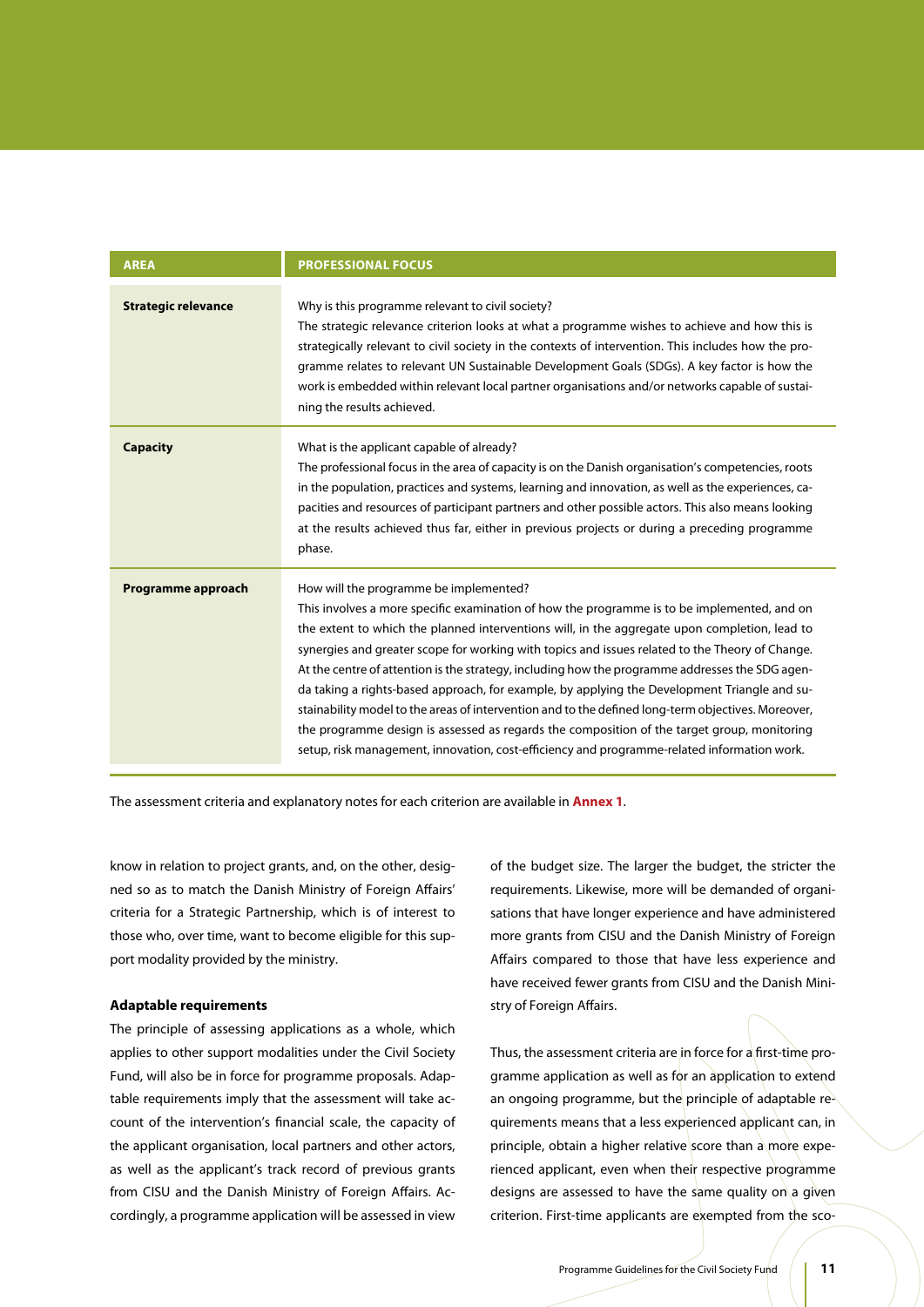|   | <b>LEADS STANDS FOR</b> | <b>SCORE</b> | THE SCORE IS GIVEN WHEN THERE IS                                                                                             |
|---|-------------------------|--------------|------------------------------------------------------------------------------------------------------------------------------|
|   | Little action/evidence  |              | Weak indication that supports the criteria                                                                                   |
| F | Some Evidence           | 2            | Some indication that supports the criteria                                                                                   |
| A | Action taken            | 3            | Indication that supports the criteria                                                                                        |
| D | Developed               | 4            | Solid indication that supports the criteria                                                                                  |
|   | Sustainable             | 5            | Comprehensive indication of implementation and/or indication of<br>an established approach/system in supporting the criteria |

LEADS scoring method.

ring exercise, but the same criteria are used to assess and comment upon their applications.

## **Assessment and scoring system**

The assessment and scoring are carried out based on the programme application, complemented, whenever relevant, by foregoing analyses/reviews and other documents, including, for instance, progress and final reports that have been drawn up in connection with the applicant's previous interventions. The exercise is undertaken by CISU's Assessment System, which is described in more detail on **CISU's website**.

The Assessment Committee draws up an Assessment Note based on the aforementioned criteria. A Recommendation Letter, based on the Assessment Note and Danida's assessment format, is presented to the Danish Ministry of Foreign Affairs, which takes the final decision to approve or reject a grant.

## **Applicant's remarks**

As part of the assessment process, a draft of the filled-in assessment table (prior to scoring) is presented to the applicant, who then gets a chance to submit written remarks to further substantiate the assessment. Such comments enter the overall body of material that is examined for the purposes of assessing the application. To the extent that these comments are relevant, they will also be considered in the final assessment of the application and in determining the score for individual criteria.

### **Scoring procedure**

The three overall areas (strategic relevance, capacity and programmatic approach) are assessed with a score pertaining to each of twelve criteria on a scale from 1 to 5 according to the LEADS method. This has been developed by the World Bank and is used in an adapted version by Danida too.

Each of the twelve criteria is broken down into various subpoints in **[Annex 1](https://www.cisu.dk/puljer/hent-formater-vejledninger-og-retningslinjer)**, though these are not used for separate scoring. Thus, the assessment is expressed in terms of a general score for each of the twelve criteria, in which the corresponding subpoints are considered. **[Annex 5](https://www.cisu.dk/puljer/hent-formater-vejledninger-og-retningslinjer)** on how to draw up the programme document indicates how applicants can make sure their application contains the information required to assess each criterion.

The Assessment Committee calibrates the use of the scoring system to make it fair across the board, ensuring that scores are awarded based on a common interpretation of each criterion and of the standards that should be aimed for.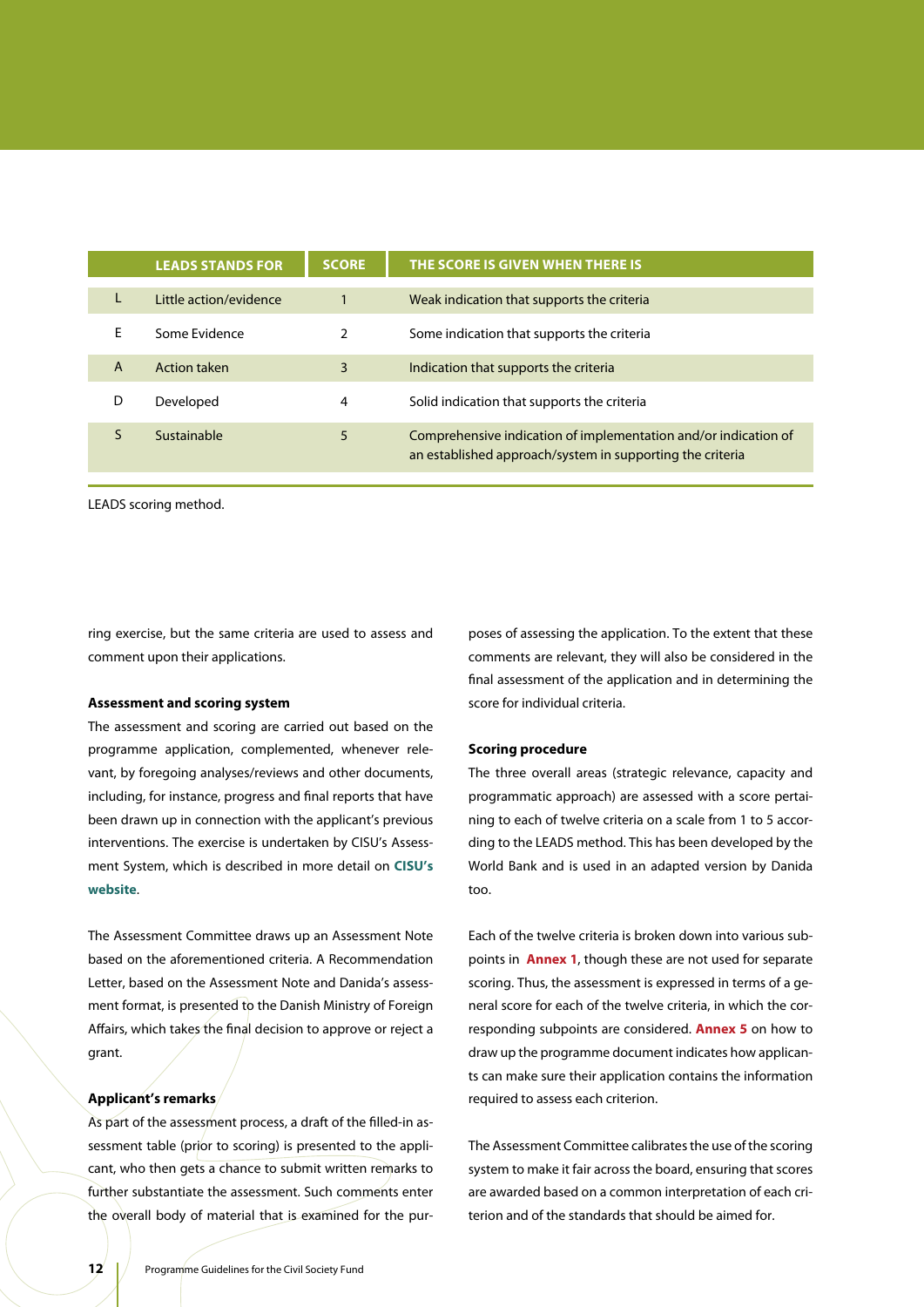

## **APPLICATION AND ASSESSMENT PROCESS**

Programme applications are submitted together and processed on a regular basis every two years.

The idea behind everyone applying together in rounds is to avoid programme proposals being assessed one by one, instead favouring simultaneous commencement and renewal of a number of programmes. This makes it possible to compare the programme proposals to one another and to ensure that applications are assessed and judged according to uniform standards.

Since each programme phase lasts four years, individual programme holders need only to re-apply every two rounds. Programmes are thus divided into two groups according to the time at which renewal of their four-year period is due. For newcomers, the timing of their first application will determine which group they belong to.

## **The application process**

The following chart above shows the application process for first-time applicants and for current programme organisations, respectively.

#### **First-time programme applicants**

Applicants that meet the requirements listed in the section "Preconditions for programme application" should, at the very beginning of the programme process, become familiar with all the elements of which a programme application is composed. Even though the actual application is not drawn up until later, it is recommended to enter a dialogue with partners early on about the programme contents, and possibly even prepare preliminary suggestions for individual chapters in an eventual programme application. First-time applicants are encouraged to plan their programme application by means of advice from CISU to fit into one of the future application rounds

The start-up phase, running until 1 February in the year prior to planned programme commencement, consists of two main elements:

- The Track Record document (TRD), which is prepared by a CISU advisor in cooperation with the applicant.
- The applicant's proposed Concept Note for the programme (see **[Annex 6](https://www.cisu.dk/puljer/hent-formater-vejledninger-og-retningslinjer)**), which is drawn up by the applicant.

The TRD and Concept Note serve to substantiate the preparation of the Terms of Reference (ToR) for a capacity assessment-cum-appraisal (CapApp). The CapApp is carried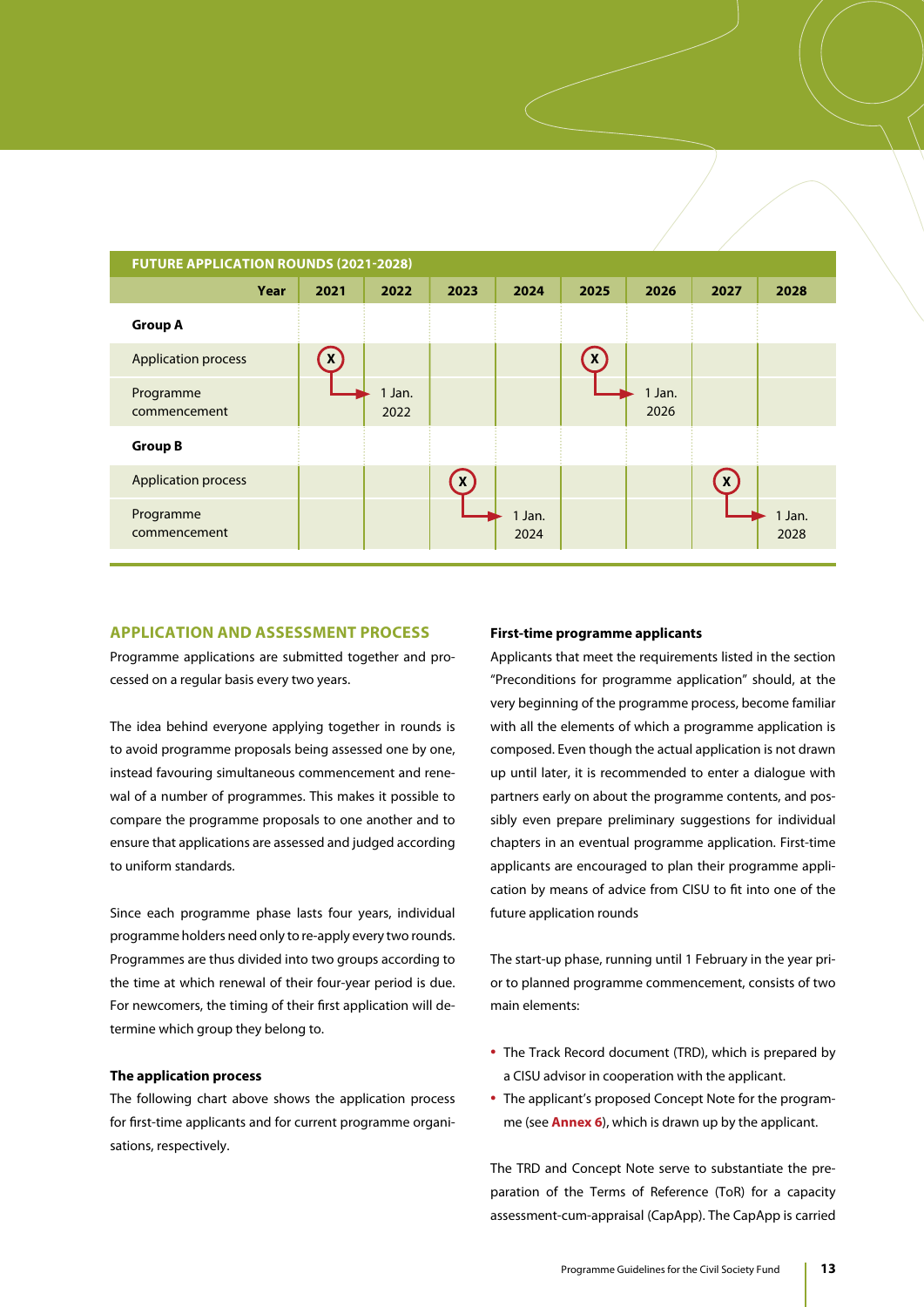#### **FIRST-TIME APPLICANTS CURRENT PROGRAMME ORGANISATIONS** • Track Record Document (TRD) (CISU) • Terms of Reference for CapApp (CISU) • Draft Concept Note (programme applicant) • Financial examination (CISU) • CapApp carried out (external consultant) • Final Concept Note and Management Response (programme applicant) • Concept Note is shared with Ministry of Foreign Affairs, including relevant embassies (CISU) • Assessment Committee decides on applicant's programme eligibility • Any conditions and advice are replied to (programme applicant) • Final programme application (programme applicant) • The Assessment Committee's decision and assessment of the programme proposal is sent to applicant for comments (Assessment Committee) • The Assessment Committee's final assessment and scoring of the programme application (Assessment Committee) • Final approval by the Ministry of Foreign Affairs **START-UP (PRIOR 1 FEB.) PREPARATION FOR PROGRAMME ELIGIBILITY FEB.-MAY/JUNE** • Track Record Document (TRD) (CISU) • Terms of Reference for Review (CISU) • Financial check-up (CISU) • Review carried out (external consultant) • Progress report is submitted and annual consultation carried out (programme applicant) • Concept Note and Management Response (programme applicant) • Concept Note is shared with Ministry of Foreign Affairs, including relevant embassies (CISU) • Assessment Committee decides on applicant's programme eligibility • Any conditions and advice are replied to (programme applicant) • Final programme application (programme applicant) • The Assessment Committee's decision and assessment of the programme proposal are sent to applicants for comments (Assessment Committee) • The Assessment Committee's final assessment and scoring of the programme application (Assessment Committee) • Grant buget is calculated and adjusted based on the score (CISU) • Final approval by the Ministry of Foreign Affairs **ASSESSMENT AND SCORING OCT. PROGRAMME APPLICATION IS DRAWN UP MAY-SEPT. POSSIBLE REJECTION OF PROGRAMME ELIGIBILITY FINAL APPROVAL**

• Applicant adjusts the budget to match the total amount granted (programme applicant)

**[Annex 4](https://www.cisu.dk/puljer/hent-formater-vejledninger-og-retningslinjer)** lists the deadlines for each element within the application process.

**NOV.-DEC.**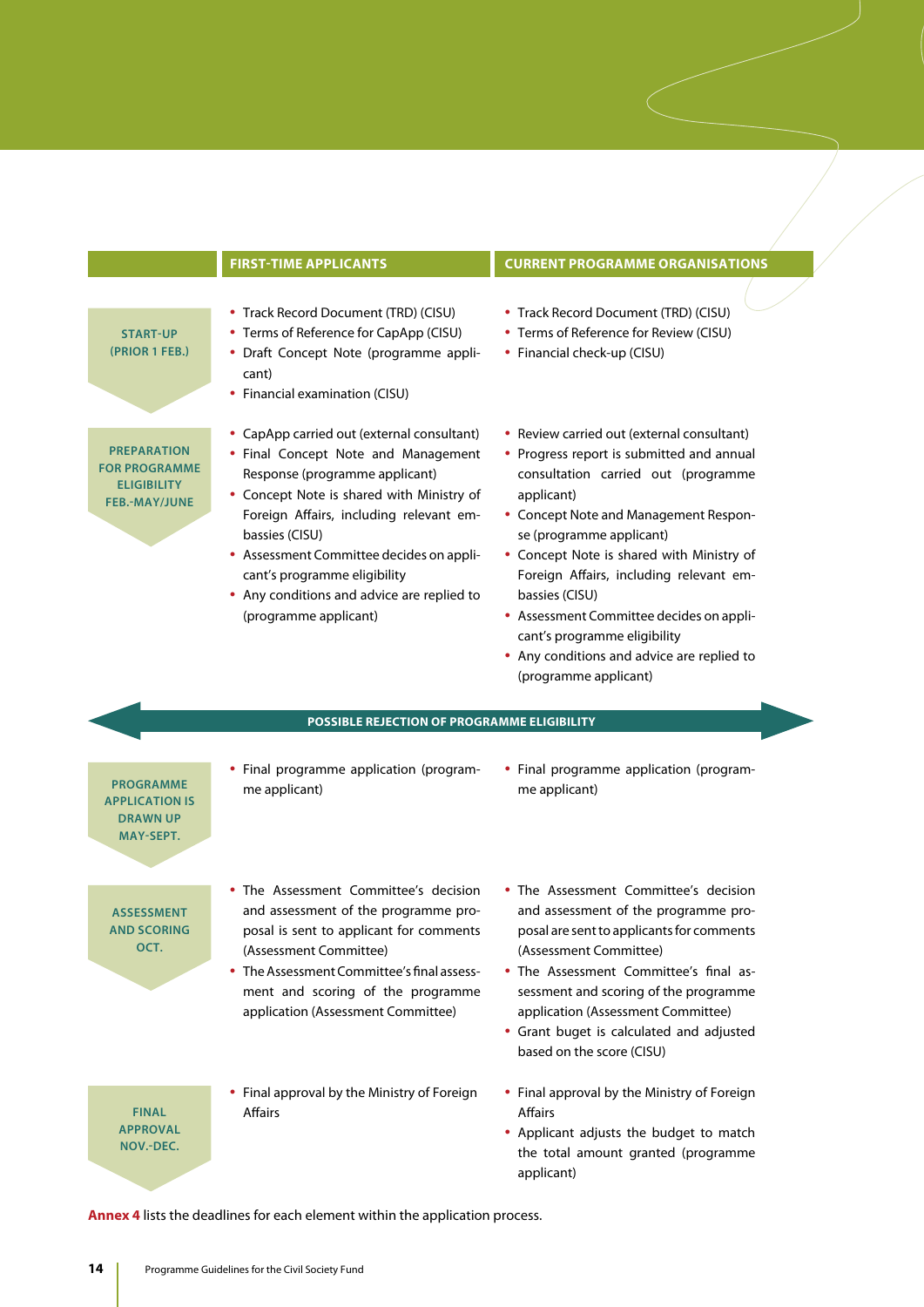out by an external consultant in accordance with the ToR. The latter document is written by a CISU advisor with the possibility of comments from the applicant and from CISU's Assessment System. The ToR must be approved by the CISU Head of Secretariat before a contract is signed with an external consultant. If a capacity assessment of the applicant organisation has already been carried out within the past two years, this may serve to inform the application assessment, and in that case only an appraisal of the Concept Note will take place. Moreover, CISU will examine the financial system of the Danish organisation, so that the conclusions can be included in the overall assessment of the programme proposal.

#### **Current programme organisations**

For organisations with a current programme grant, CISU draws up an up-to-date TRD and ToR for an external consultant, who conducts a Review of the ongoing programme. The Review includes an up-to-date capacity assessment of the Danish organisation and its partners. The Danish organisation submits its progress report for the preceding programme year no later than 1 March, and an annual consultation is held with CISU before the Concept Note is submitted in April. In addition, CISU will examine the finances of the Danish organisation to let the conclusions inform the overall assessment of the programme proposal.

Organisations engaged in a Strategic Partnership with the Ministry of Foreign Affairs, due to be transferred to CISU, may enter into an ongoing application process towards a programme with an adjusted format and timeframe upon agreement with CISU and the said ministry.

## **START-UP AND INITIAL PROCESS TO ASSESS PROGRAMME ELIGIBILITY (FROM 1 FEBRUARY TO MAY/JUNE)**

An external consultant carries out the CapApp of first-time programme applicants or a Review of current programme holders wishing to prepare a new application. Subsequently, the Assessment Consultant conducts an overall assessment and issues a recommendation to the Assessment Committee, stating, against the background of the consultancy report, the Concept Note, the management response and any other relevant documents, whether it is relevant for the organisation's portfolio to turn into, or remain as, a programme. The decision thus made is, in principle, definitive as to whether the organisation is eligible to submit a final programme application in the coming round.

The Assessment Committee has the option of setting **conditions** as well as giving **advice**. The conditions refer to aspects of the Concept Note, which the applicant must remedy within maximum two weeks, to make the document comply with the conditions. The advice concerns whatever ought to be enhanced in the programme concept and be set out in the final programme application.

#### **If programme eligibility is rejected**

Applicants who are turned down in their request for programme eligibility have the option of applying for new projects under the other support modalities of the Civil Society Fund, or the possibility of an extension of ongoing development interventions until the closing date for the Civil Society Fund in September, as well as later deadlines. Applicants who are already running a programme but are declared ineligible to apply for another programme grant, can apply for projects due to be launched once the ongoing programme period has been completed.

Such applicants may choose to re-apply for programme eligibility at a later stage. If so, they are encouraged to take advantage of the conclusion and recommendations from the last CapApp/Review and from the Assessment Committee's rejection of the last application for eligibility submitted.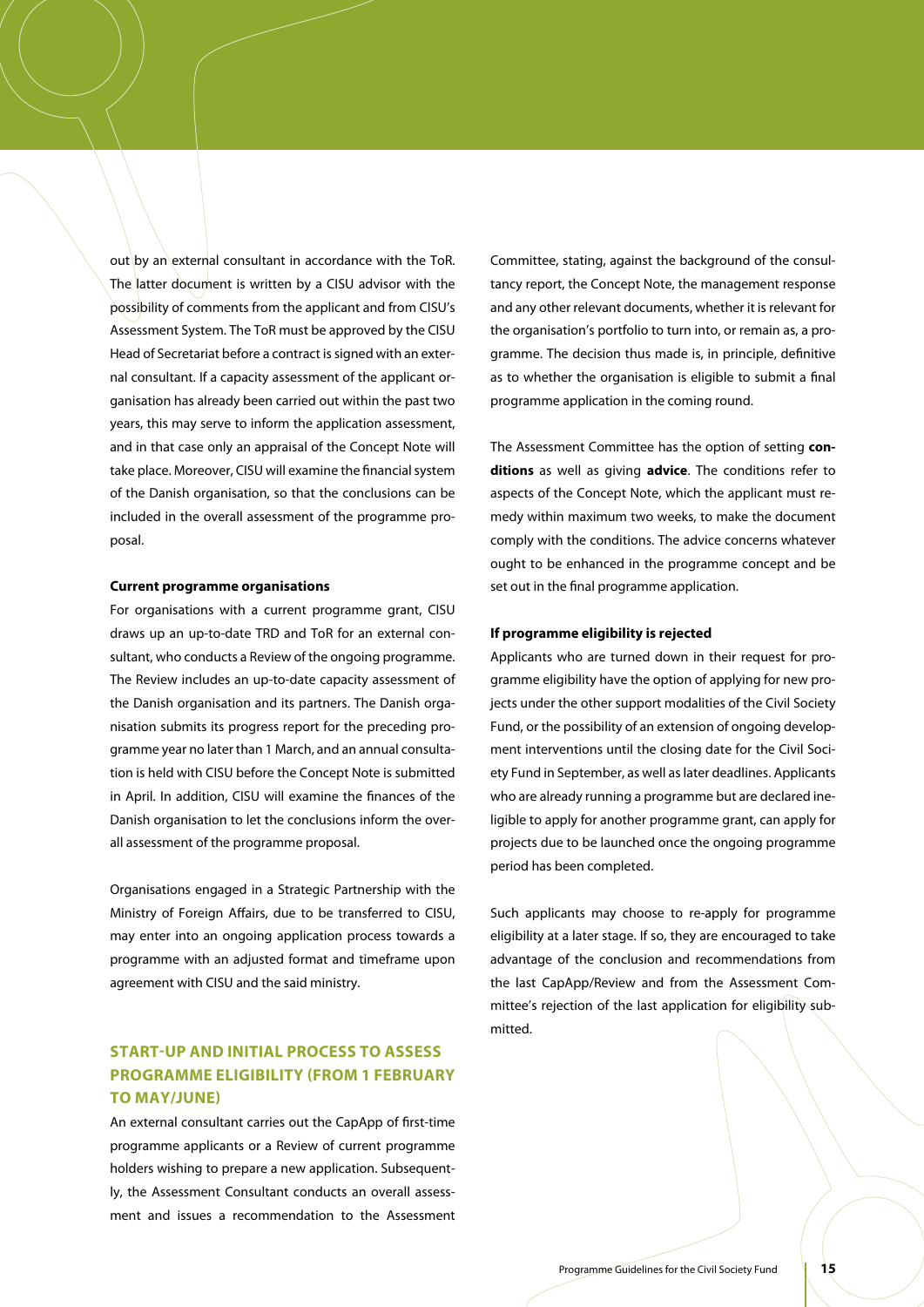## **Track Record and Track Record Document (TRD)**

All applicants for programmes have previously conducted a series of development interventions funded by the Civil Society Fund and/or Danida. Accordingly, there are numerous applications, Assessment Committee notes, progress reports, final reports and possibly monitoring reports, letters providing feedback to reports, reviews and evaluations of the applicant's past work. This documentation needs not be limited to grants from the Civil Society Fund and Danida, but may also consist of papers dealing with the applicant organisation's other interventions of relevance to its development cooperation, and hence to its programme strategy.

When an applicant wishes to transition to a programme, these experiences become a natural part of the knowledge horizon and capacity that will underpin the programme application. Altogether, these documents make up the organisation's **track record**.

When a programme is applied for, CISU will draw up a **Track Record Document (TRD)**. This is a summary of topics that have been addressed in the documents that make up the organisation's track record. The TRD sums up the applicant's relationship to the grant-issuing authorities (CISU, Ministry of Foreign Affairs, European Union or the like). Thus, this is not an overall assessment of the applicant's general capacity, which is conducted by an external consultant in connection with the

CapApp or Review. A TRD is not intended to explain why something has been satisfactory or deficient. Nor should it make suggestions or recommendations for remedial action. The TRD is meant to be a summary assessment of how the applicant has lived up to commitments entered into in connection with the administration of grants for development cooperation. The TRD must shed light on whether:

- **Adequate documentation** has been submitted? Has the application material included all the information required for assessment? And has the regular narrative and financial reporting lived up to obligations in force, thus making it possible to ascertain that the terms of the grant have been complied with?
- **Deadlines and procedural requirements** have been met in connection with application and administration of grant funds?
- **Satisfactory dialogue** has taken place between the applicant and the grant-issuing authorities in connection with preparation, implementation and reporting?

Accordingly, the TRD is a summary of available knowledge, and is intended partly to assist the external consultant responsible for the CapApp or Review in looking into the applicant's capacity in a well-focused and relevant manner, and partly to substantiate the decision of the Assessment System.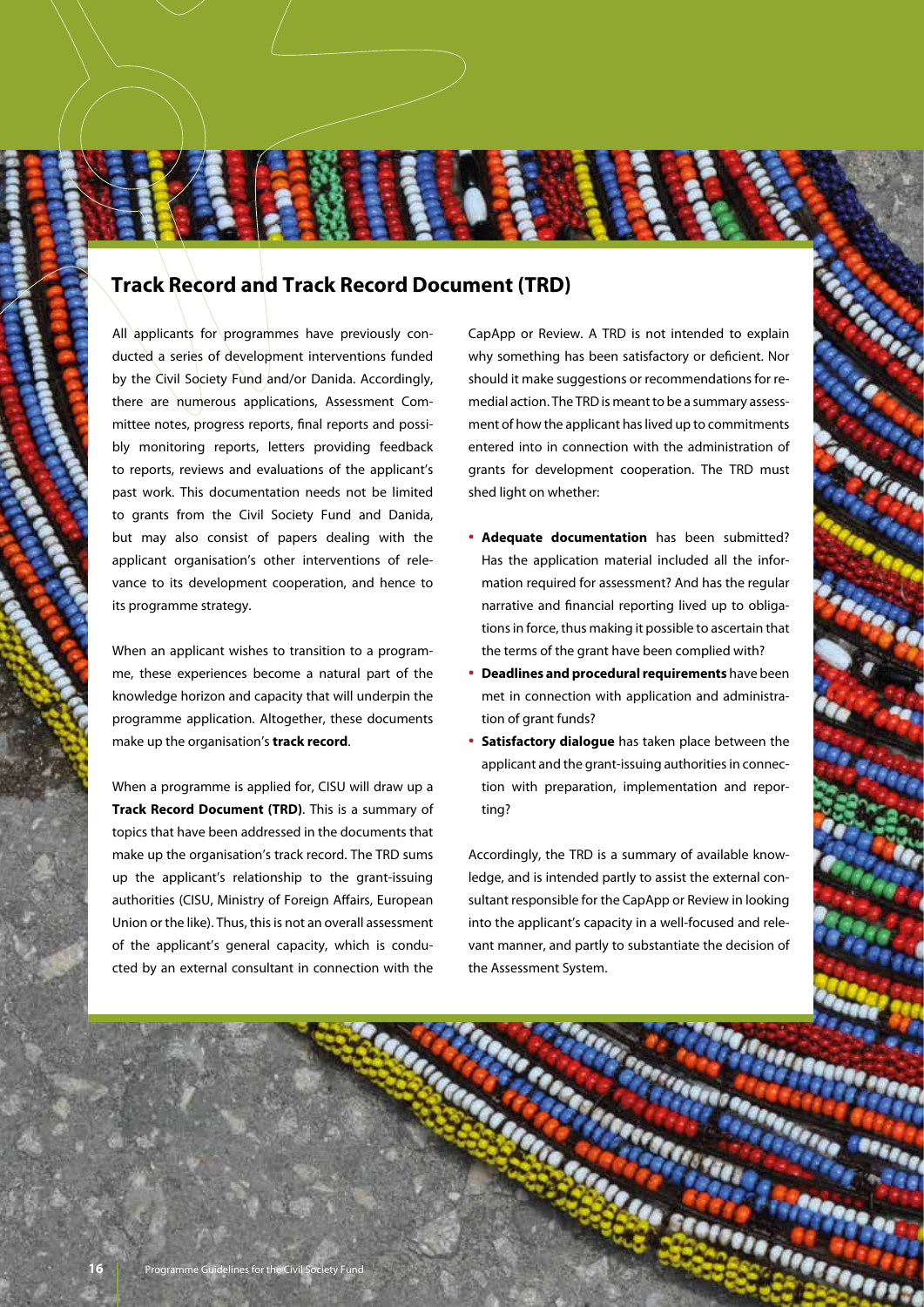## **FINAL PROGRAMME APPLICATION PROCESS (FROM MAY/JUNE TO DECEMBER)**

If the applicant's programme eligibility is approved, an actual programme application must be drawn up in terms of a programme document, for which **[Annex 5](https://www.cisu.dk/puljer/hent-formater-vejledninger-og-retningslinjer)** may serve as a guiding format.

## **Follow-up to the Assessment Committee's recommendations**

If the Assessment Committee has approved the applicant's programme eligibility giving one or several pieces of advice, any shortcomings in adhering to this may lead to a low score for one or several assessment criteria. However, deficient follow-up to advice from the Assessment Committee may lead to rejection only in highly exceptional cases when the full-fledged programme document deviates in significant respects from the approved Concept Note on which it was supposed to be based. In other words, already at the time of approval of programme eligibility through the process described above, the organisation can start preparing for a programme, since the focus of the Assessment Committee's subsequent processing of the actual programme document will be on deciding the size of the grant.

## **The Assessment Committee's final recommendation and score (from October to 1 November)**

CISU's Assessment System examines the final application and applies a score, using the twelve assessment criteria in **[Annex 1](https://www.cisu.dk/program)**. The total score determines the size of the final grant, as it is compared to the scores of other programme applications from the same group of applicants.

However, first-time programme applicants will not be exposed to this competitive exercise, as their total programme grant will remain equal to the average sum of total grants from the Civil Society Fund over the preceding two years.

## **Danida's approval (period after 1 November)**

Processed and approved applications from the round concerned are submitted together to obtain Danida's final grant commitment. The programme will commence on 1 January the following year. If the final total amount granted

to a programme has been changed because of the competitive scoring exercise, the programme organisation will draw up a new budget to match.

## **BUDGET FRAMEWORK, GRANT CEILINGS AND PRINCIPLES FOR COMPETITION FOR FUNDS**

The funding of a programme can be increased, firstly, through the 'basic grant' that is approved (every four years) and, secondly, by means of 'additional grants' in the course of the programme period (see below). Accordingly, a programme can be gradually expanded or scaled back from its current level. The minimum for a programme under the Civil Society Fund is DKK 3 million, and the maximum follows the minimum for Strategic Partnership agreements with the Danish Ministry of Foreign Affairs. If a CISU-funded programme lives up to the ministry's criteria, it is possible to apply for transitioning to a Strategic Partnership in one of the ministry's future application rounds.

A programme is applied for with a four-year horizon. However, the binding funding commitment issued upon approval is limited to one financial year at a time. Applications are for an average amount per year, and it is possible to transfer up to 15 percent of funds from one financial year to another in case of underspending.

## **How much funding is available?**

Every year, CISU's Board determines, upon approval by the Danish Ministry of Foreign Affairs, what share of the total Civil Society Fund can be spent on programmes, as the following applies:

- In principle, annual funding commitments for individual programmes will not be reduced if the total allocation to the Civil Society Fund is unchanged in the new financial year.
- If the total amount allocated to the Civil Society Fund is reduced, or if the foundation for managing grant commitments undergoes radical change, all ongoing programmes will, in principle, have their budgets reduced by the same percentage as the overall cut.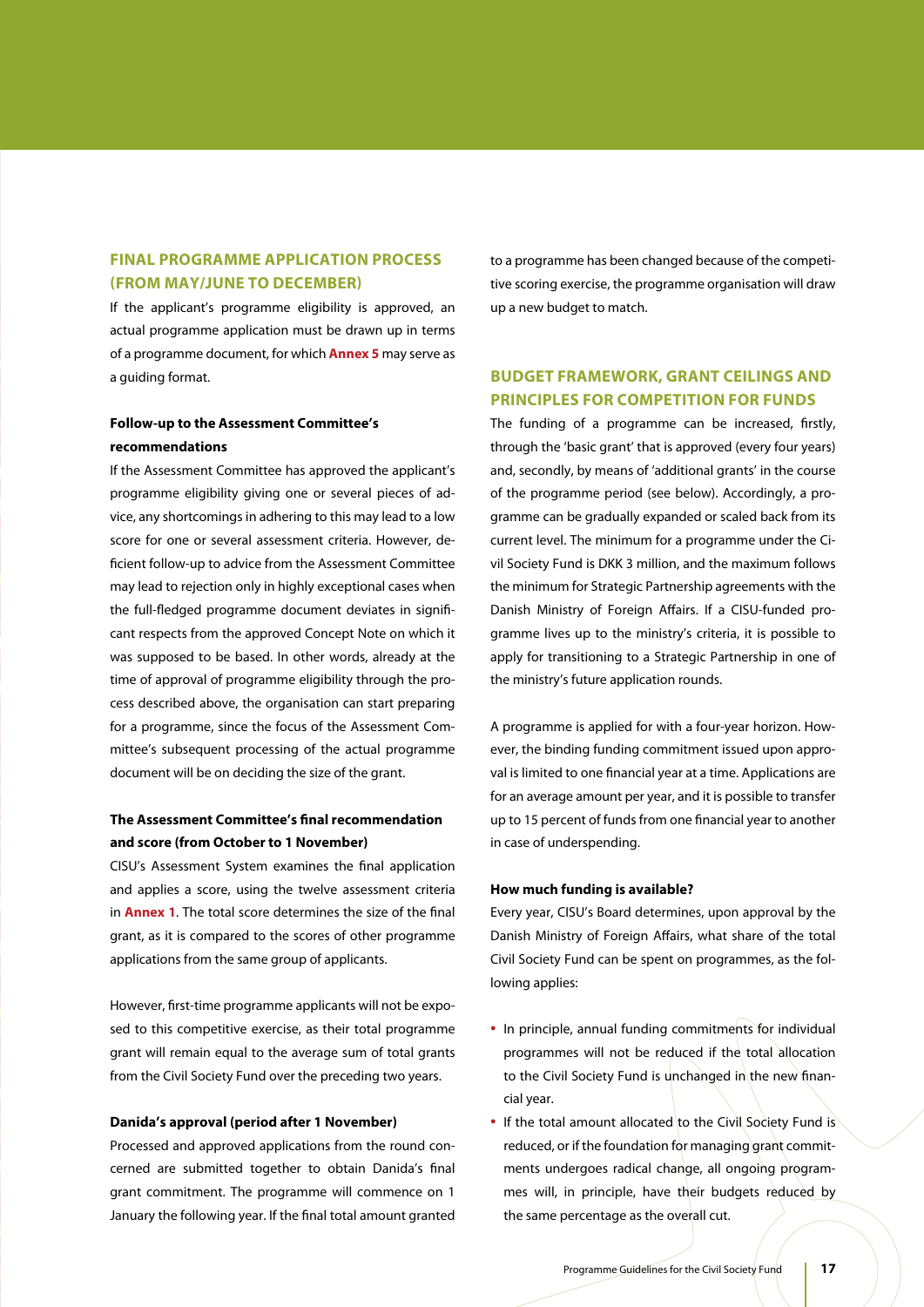When extending a programme, the applicant may request an annual budget equivalent to the average programme grant over the two preceding financial years. Accordingly, in principle, the total amount is based on the size of the basic grant, not including additional grants or any grants from other CISU support modalities, unless something else has been in force for the additional grant (see explanation in next section). In the case of a new programme, it is possible to request an annual budget equivalent to the average amount granted in the two preceding financial years.

Programme grant recipients cannot apply for any other support modality under the Civil Society Fund, except for "Co-Financing" and special thematic support modalities, such as the "Rebuilding Civic Space Fund."

Organisations that have been awarded a programme grant yet continue to run unfinished projects under the Civil Society Fund may choose to either carry on these projects in parallel with the phase-in of the programme period or terminate the project grants immediately and incorporate the corresponding activities into the programme as per the programme commencement date. If the first option is chosen, the amounts disbursed towards these project budgets will be deducted from the annual programme funding commitment.

#### **How and when can a new budget be applied for?**

A programme grant can be adjusted in two ways, depending on whether it is a basic grant or an additional grant.

## **Basic grant (four-year horizon)**

Each basic programme grant is determined every four years. Programme proposals will be assessed in competition with one another within group A or B in view of the twelve assessment criteria (**[Annex 1](https://www.cisu.dk/program)**). How much programme funding is applied for in competition with others depends on the total allocation to the Civil Society Fund.

Each applicant's score will be translated into a percentage of the average score, which will then serve to calculate the next basic grant. The rule in force is that the scoring from

assessment of the application can only reduce or add up to a maximum of 20 percent of the grant. However, upward or downward regulation of grant size will also have to take place in view of the total Civil Society Fund allocation available for programme grants. A revised budget with amendments must then be submitted to CISU. In the case of a large and profoundly changed budget, a revised application, showing "track changes" in the sections concerned, must also be submitted to CISU for re-approval. Significant changes in objectives, partnerships and target groups must be approved by the Assessment Consultant. After each programme round, CISU will draw on analyses of the whole exercise and conduct a dialogue with users to assess if there is any need to adjust the principles and practices regarding competition between applicant organisations.

#### **Additional grant**

When CISU receives additional funding, it enables programme organisations to apply for an increase in their programme budget in addition to their four-year basic grant. Such additional resources allow the Civil Society Fund to boost programmes that are particularly good at promoting significant objectives and innovative measures in development cooperation within specific thematic fields.

The amount available depends partly on decisions taken by CISU upon agreement with the Danish Ministry of Foreign Affairs, and partly on whether the Civil Society Fund gets a raise in the overall allocation in the annual National Budget Act or has unspent funds left over from completed programmes. Since the availability of such resources is hard to foresee during the ongoing programme work, CISU wishes to set them aside to promote special priority measures. Requirements and assessment criteria apply to these funds, as in the case of basic grants, and additional grants will also be awarded in competition between applicants based on how well they live up to the criteria defined.

The spending of additional grants will be an integral part of annual progress reporting as an annex to the progress report. All programmes can request an additional grant, though there is no obligation on the programme organi-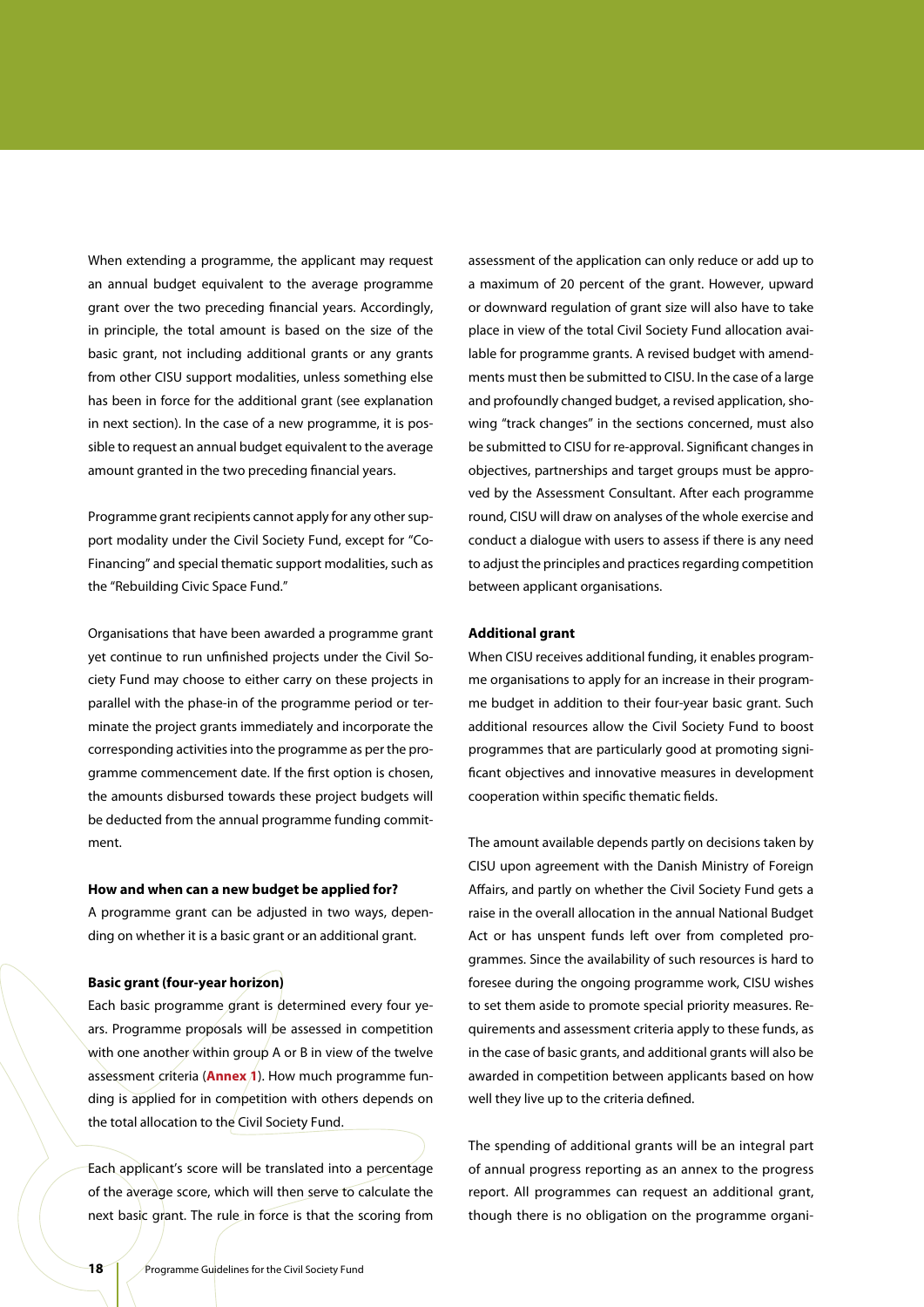| <b>BUDGET SIZE CATEGORY</b>            | <b>FUNDS RAISED IN</b><br><b>DENMARK</b> | <b>CO-FINANCING</b> | <b>COMBINED</b><br><b>MINIMUM</b> |  |
|----------------------------------------|------------------------------------------|---------------------|-----------------------------------|--|
|                                        |                                          |                     |                                   |  |
| 1. Budget up to DKK 4.5 million a year | $0\% - 5\%$                              | $0\% - 5\%$         | 5%                                |  |
| 2. Budget of DKK 4.5-7 million a year  | Min. 2.5%                                | Min. 7.5%           | 12.5%                             |  |
| 3. Budget above DKK 7 million a year   | Min. 5%                                  | Min. 12.5%          | 20%                               |  |
|                                        |                                          |                     |                                   |  |

Calculation of self-funding in relation to budget size category

sation to do so. The specific conditions and guidelines for each type of additional grant will be published in due time, including whether an additional grant will count towards the calculation of the basic grant in the next application round.

## **BUDGET**

The budget must be drawn up in the corresponding format, [adhering to the indications in](https://www.cisu.dk/puljer/hent-formater-vejledninger-og-retningslinjer) **Guide to Programme Budget 2021**.

## **Self-funding**

Self-funding is a requirement that will be phased in and increased along with the budget size of the programme. All programme applications must be accompanied by a selffunding plan for the Danish organisation. Furthermore, a list must be submitted of existing and expected co-funding for all partners.

## **Self-funding covers two types that can be combined:**

• **Liquid funds raised in Denmark** (for example contributions from supporters, grants from foundations for relevant interventions under the programme, membership fees, private funds from collections or inheritance), which are directly channelled to partners in support of long-term development cooperation that falls within the framework of the Civil Society Policy published by the Danish Ministry of Foreign Affairs. This is called 'liquid funds' in the budget format, and it is considered a part of the programme budget, to be included in reporting and auditing.

• **Co-financing of activities** (from other donors, foundations, the EU or the organisation's international partners) that are within the framework of the Civil Society Policy published by the Danish Ministry of Foreign Affairs. In the case of joint interventions/programme/activities implemented by one of the local partners or within the applicant's international alliance, such funds from other donors can be counted as co-financing too, provided that the Danish organisation is also playing a formal role as a partner, or otherwise cooperating in the undertaking. Co-financing must be set out in the self-funding plan and be subsequently documented.

CISU's approach will be based on the same flexible practice as the Danish Ministry of Foreign Affairs in the assessment of which specific funding modalities can be included as, respectively, "funds raised in Denmark" and "co-financing".

Self-funding is calculated as a percentage of the total budget for PPA (programme and project activities). The required level of self-funding depends on the size of the total programme budget for the basic grant. The percentages express the minimum to be raised within each of the two types of self-funding:

In the case of applicants meeting the self-funding requirement for the first time (first-time applicants) and of those who, due to receiving a grant higher than requested pass on to a higher budget size category, self-funding can be gradually phased in over the first three years, so that the requirement in force is fully met in the fourth programme year.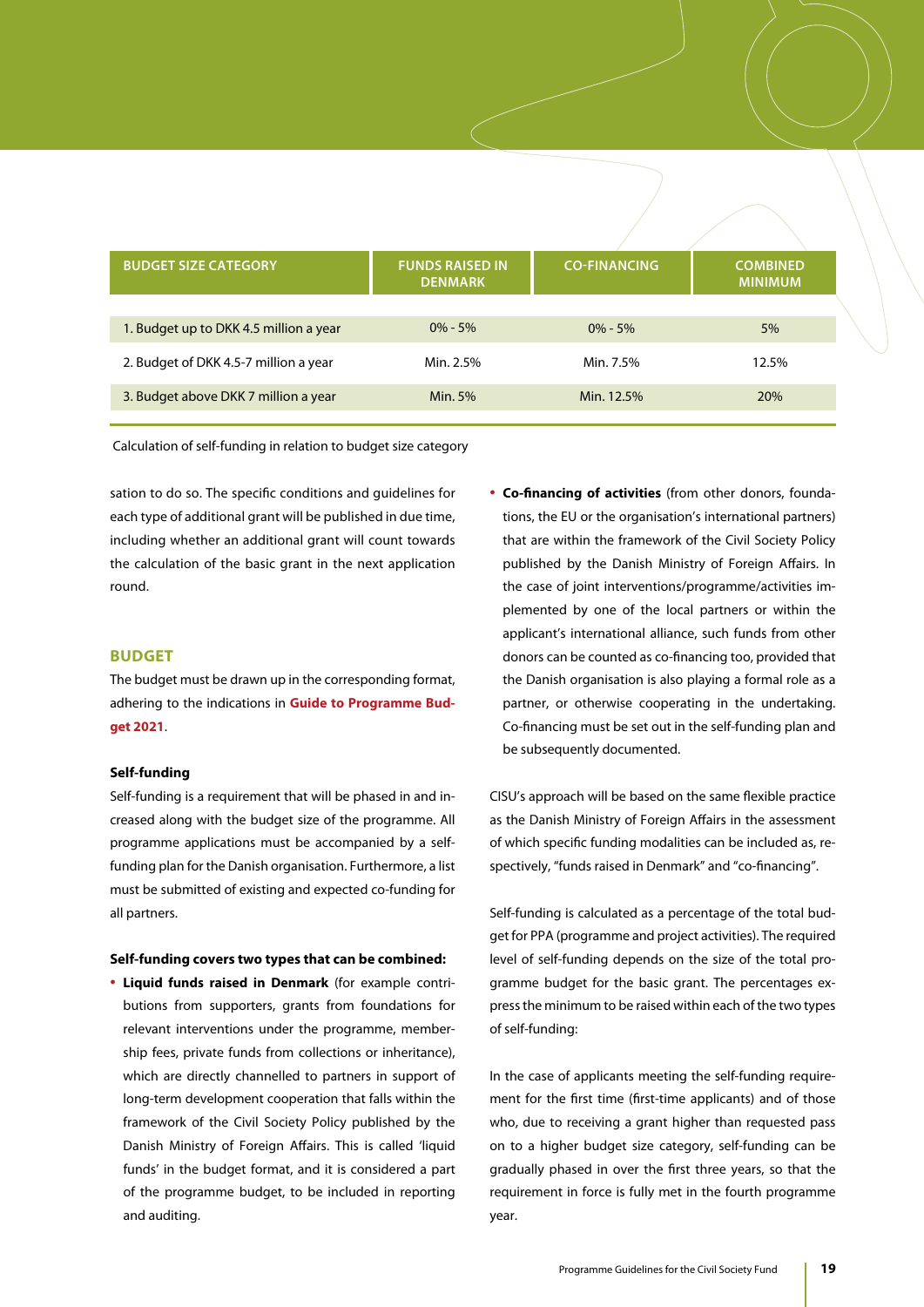| <b>YEAR</b>   | <b>PROGRESS REPORTING</b>                                                                      | <b>DEADLINE</b>                                              |
|---------------|------------------------------------------------------------------------------------------------|--------------------------------------------------------------|
|               |                                                                                                |                                                              |
| $\mathcal{P}$ | Progress report and programme consultation. Preparation of ToR for<br>midterm review.          | Progress report by 1 March                                   |
| 3             | Progress report followed by written feedback. Realisation of midterm<br>review.                | Progress report by 1 March<br>Midterm review report by 1 May |
| 4             | Progress report and programme consultation. Focus on possible<br>extension of programme grant. | Progress report by 1 March                                   |

Reporting program grant period

## **FORMATS AND PROCEDURES**

#### **Application**

- **Preparation of programme.** A standard format must be used for the Concept Note, the Track Record Document, the budget and the draft Terms of Reference for either CapApp (first-time applicant) or Review (programme extension).
- **Final application**. A programme document must be submitted with a results framework annexed as per the current format. The programme document contains a number of supplementary annexes, which have to be submitted, even if the applicant chooses not to use the guiding programme document format (see **[Annex 5](https://www.cisu.dk/puljer/hent-formater-vejledninger-og-retningslinjer)**). The budget must be prepared in the standard format for programme budgets.

A list of obligatory annexes is available on CISU's website **[www.cisu.dk/](https://www.cisu.dk/puljer/program)puljer/program**.

#### **Reporting and results framework**

Annual **progress reporting** must be submitted with an up-to-date results framework annexed to it. The Results Framework is continuously updated to make it possible to follow, throughout the programme period, to what extent the defined outputs are being achieved. The reporting format also requires an annex with journalistic presentation of cases that can be used to communicate results on the internet.

Progress reporting is undertaken by the Danish organisation involving its local partners, and it reflects on methods used and compliance with objectives. Moreover, experiences of testing new and innovative methods are described. In addition, the follow-up to any advice and conditions for approval expressed by the CISU Assessment System must be discussed. The reporting is based on the organisation's own monitoring systems, as these have been listed and described in the application approved by CISU.

Moreover, the annual audited programme accounts must be submitted along with the corresponding audit report. The accounting period corresponds to the calendar year and must be submitted to CISU via vores.cisu.dk no later than on 1 July. At the same time, the programme organisation must submit its overall organisational accounts and the corresponding audit report.

In the course of a four-year programme grant period, the Danish organisation must attend two programme consultations, one in the second and another in the fourth year. The annual progress report serves to substantiate this exercise, just as the organisation will be asked to draw up a brief presentation of the programme's current status, based on the Theory of Change and the updated aggregate Results Framework. For the other years (in the third year as well as after submitting the final report following programme completion), the organisation will receive written feedback on its reporting.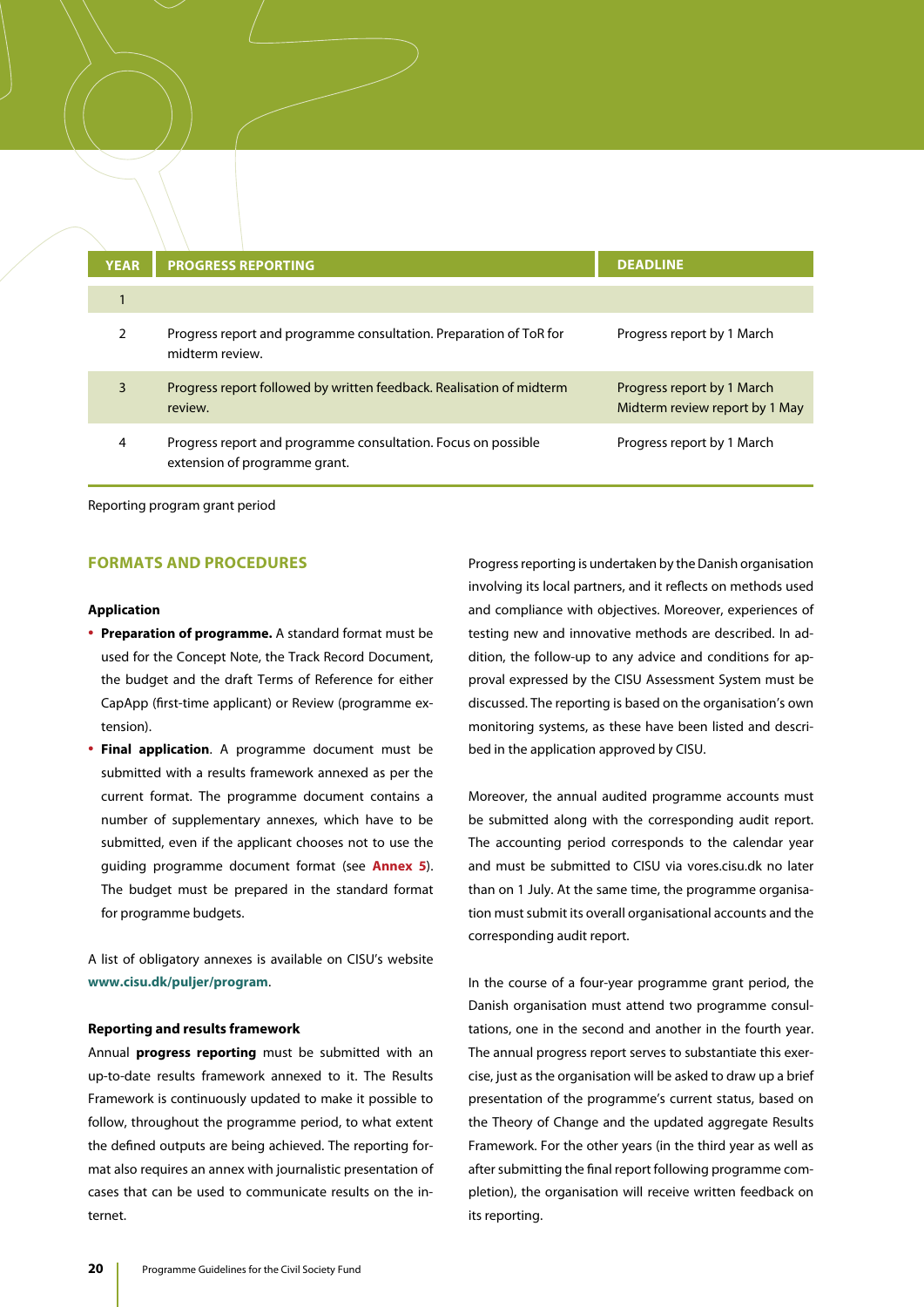In the third year, the organisation must carry out a midterm review of the programme, whose report replaces the progress report that would otherwise have been due. If the midterm review gives rise to questions, these will be dealt with separately. The issues to be addressed in a midterm review are the same as in a progress report, but with a chance to discuss two-three special topics (see format for midterm review in **[Annex 2](https://www.cisu.dk/program)**). There is no requirement for the consultant to be external, and the design and scope of the midterm review are determined in dialogue with CISU on the second-year consultation. The cost of the midterm review may be entered into the budget. It is presumed to be more expensive to hire an external consultant compared to the use of an internal consultant. Conversely, there is no obligation to carry out a final evaluation of programme grants, since CISU initiates and finances a Review during the last year of the programme period as part of the organisation's application for a new programme grant.

In addition to their annual progress reporting, the organisations are obliged to inform CISU promptly at any time in case of significant changes to or deviations from approved plans or budgets.

## **LEARNING AND EXCHANGE OF EXPERIENCES**

CISU wants organisations with programme grants to benefit from each other's experiences. For this reason, in addition to programme consultations held with each organisation, CISU will convene joint programme workshops, selecting a common theme for every occasion.

## **CISU's inspections and reviews**

CISU may, as part of its overall monitoring planning and as per need, carry out inspections at the Danish organisation and its partners to become more acquainted with and assess the organisation's administrative and technical set-up, including financial management, monitoring of development interventions, professional competencies etc. This is to gather more knowledge of how the partnership serves as a framework for the programme, to assess the objectives and strategic framework (e.g. the Theory of Change), as well as to take advantage of learning potentials for other CISUfunded development interventions.

Provided that the grant holder wishes to carry on in a new programme period, CISU will, during the fourth and final year of an ongoing programme, commission an external programme review, which will include an updated capacity assessment of the applicant and its partners. The ToR and timetable are drawn up to enable the review report to feed into a possible application for CISU funding of yet another programme period (see the section on the application process).